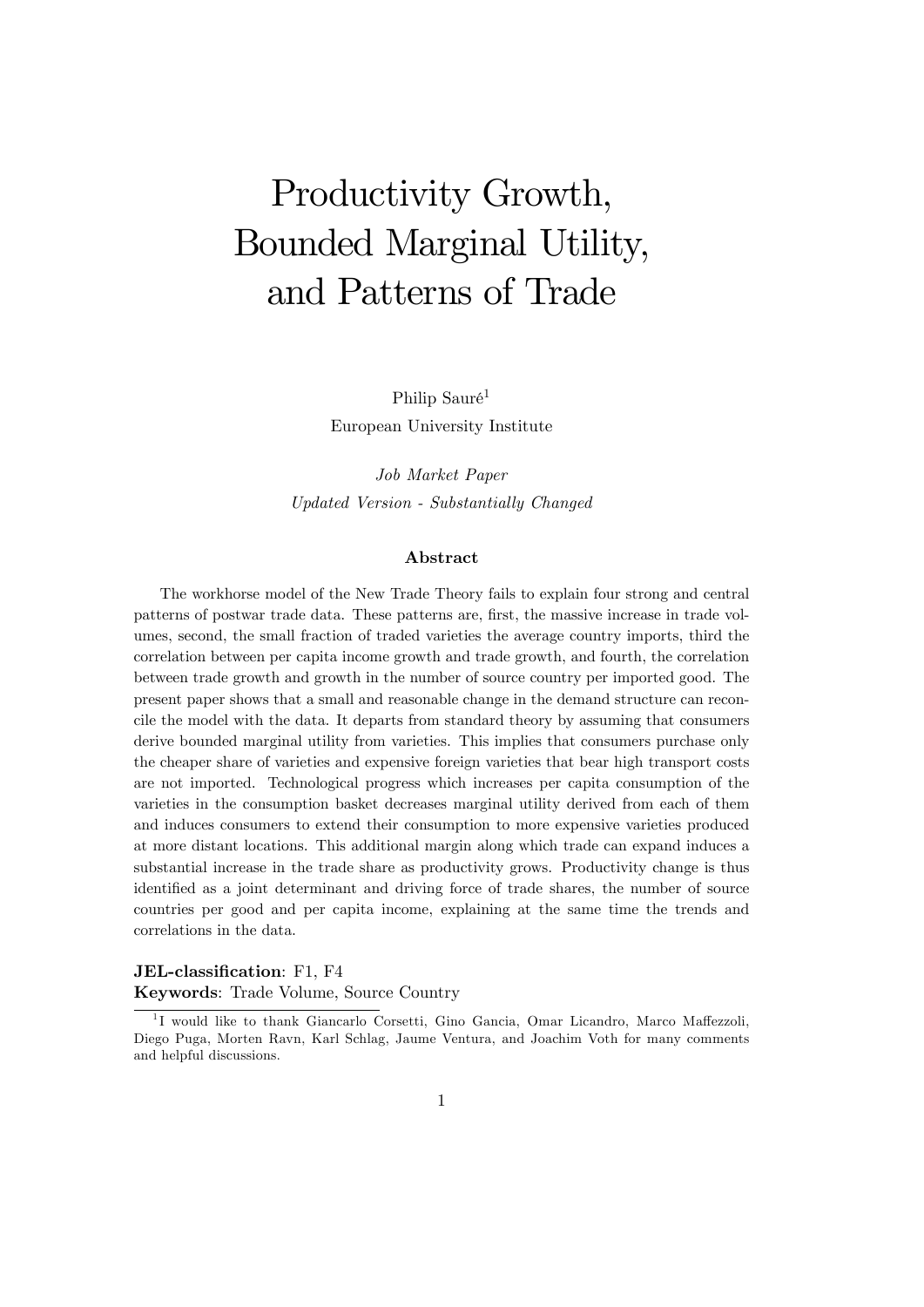#### 1 Introduction

The impact of Krugmanís (1980) workhorse model in international economics can hardly be overestimated. As the most successful formalization of the New Trade Theory, it inspired research on economic agglomeration, trade agreements and economic development, sparked off the New Economic Geography and the literature on trade and heterogeneous Örms, and hence reaches far beyond the analysis of the home market effect and intra-industry trade it originally set out to explain. The model is one of the building blocks of modern trade theory.

Yet recent literature points out four strong and important regularities of trade data that seem to mark some limits of the New Trade Theory. These regularities are, first, the massive growth of trade volumes, second, the tiny fraction of tradable varieties that countries tend to purchase, third, the parallel growth of per capita income and trade, fourth and finally, the strong correlation between trade growth and the growth in the number of source countries per imported good.

The first observation, the spectacular rise in trade shares is well-known. After Krugman (1995) observed a surprising disagreement on its causes, Baier and Bergstrand  $(2001)$  singled out tariff reductions as its most important determinant. Yi  $(2003)$ subsequently pointed out that the observed increases in world trade shares imply an excessive import elasticity in standard trade models (see also Bergoeing et al (2004) on this point). Substantial progress was made to explain this "elasticity puzzle" as it was later labeled (see Yi  $(2003)$ , Ruhl  $(2005)$ , and Cuñat and Maffezzoli  $(2006)$ ), however, the New Trade Theory remains unable to square the raise of trade volumes at reasonable import elasticities.

Haveman and Hummels (1999) observed the second empirical regularity. Defining varieties as goods differentiated by production origin<sup>2</sup>, the authors report that "importers purchase a very small fraction of available varieties," while standard models predict that each country imports all varieties from all trade partners. The authors conclude that the data suggest that standard theory "considerably overstates the extend of specialization [...] or the degree to which consumers value varieties," and Anderson and van Wincoop (2003) acknowledge that their observation is an "important drawback of the existing theory."

The third observation concerns the nature of the rise in trade volumes. Figure 1 illustrates with US and the aggregate world data of the period 1972 to 2000 that the growth of trade was paralleled by an increase of per capita income. Ventura (2005) puts forward that the data strongly suggest a positive relation between trade growth and growth in per capita income. The New Trade Theory, however, predicts that trade shares and productivity parameters are entirely orthogonal, so that any correlation of per capita income and trade variables remains outside its framework.

<sup>&</sup>lt;sup>2</sup>This is a common definition that departs from that of Krugman (1980). The latter, which identifies a variety by the firm it produces, will be adopted in the present paper.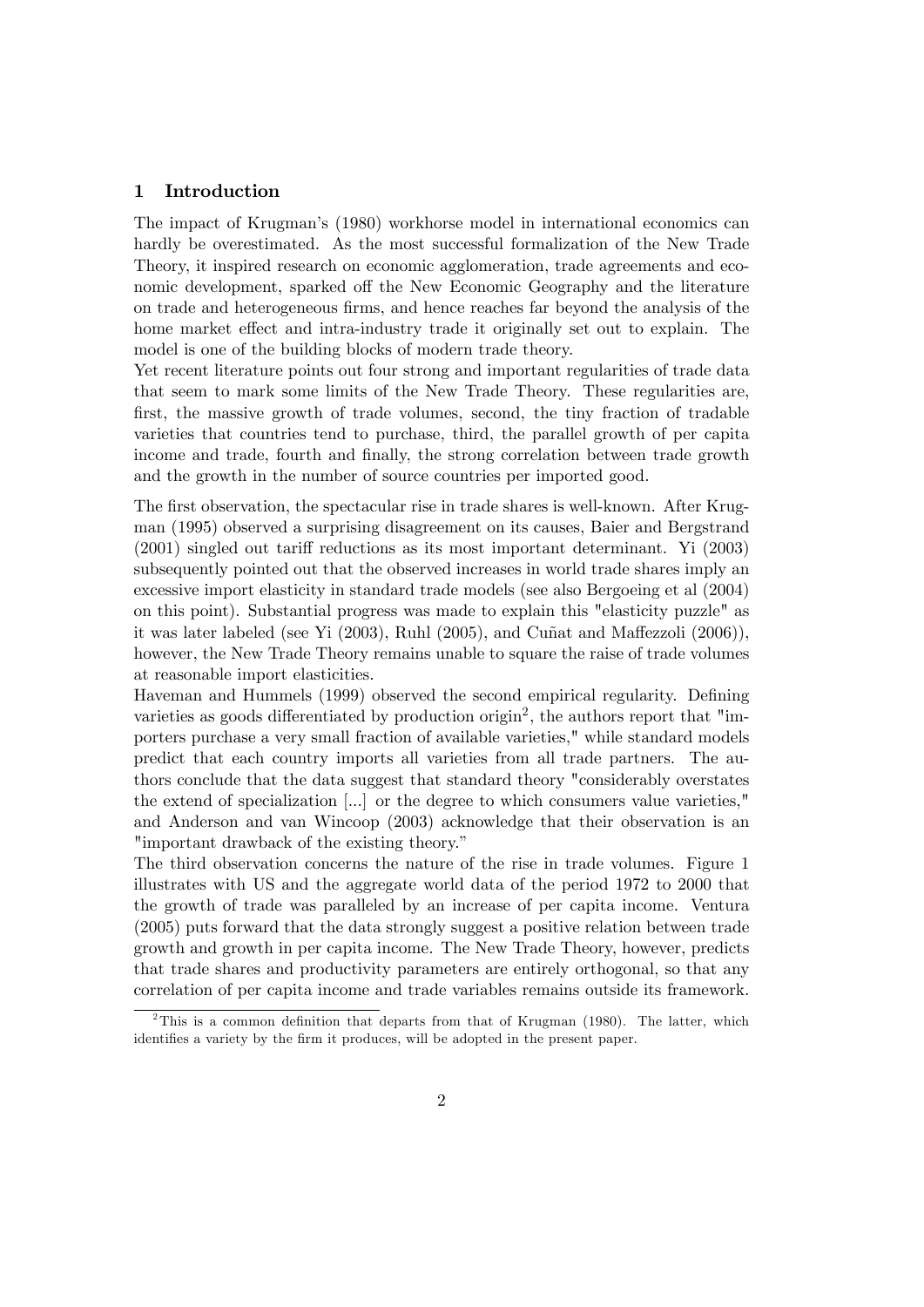The fourth and final observation, Broda and Weinstein (2004) report a substantial expansion of the number of source countries per imported good for all of the 20 largest importers over the period 1972 to 2000. This increase reflects a dynamic aspect of the second observation above. Countries tend to purchase each of their imports from trade an increasing number of trade partners which they had previously excluded from the set of suppliers. Figure 2 illustrates that the expansion of the average number of source countries per good closely parallels the increase of the import share in the US data. Disaggregating these data by good categories (HTS and TSUSA) confirms this pattern: Figure 3 shows a strong correlation between changes in trade volumes and changes in the average number of countries from 1972 to 2000. Finally, relying on bilateral trade data of 188 countries by 4-digit SITC good categories, Figure 4 repeats this plot adding a country dimension. The graph exhibits the same strong correlation between changes in import volumes and in the origin margin. Once again, the New Trade Theory has nothing to say about the trend nor the observed correlations.

Together this makes a list of four strong and central patterns of international trade which the New Trade Theory fails to address and one might in consequence be tempted as to downgrade the model as an analytical instrument for trade theory. The present paper shows that this is not necessary. It argues that a small and realistic deviation from the standard demand structure goes a long way in alleviating the listed drawbacks. By the paper's central assumption, consumers' marginal utility derived from each variety is bounded. This twist in the demand structure immediately implies that consumers buy only the cheaper fraction of varieties and exclude the too expensive ones from their consumption basket. Varieties from very distant destinations whose prices bear large trade costs are therefore not purchased, which explains the observation of void bilateral trade relations in some sectors. Moreover, the change of demand patterns implies that technological progress, when it is biased towards the marginal production cost, raises the number of source countries per good. The reason for this effect is slightly more subtle. A decreasing ratio of Öx cost over marginal cost induces a higher per capita consumption of varieties already consumed and marginal utility derived from each of them falls. At the same time marginal utility of varieties outside the consumption basket stays trivially constant. This shift of the ratio of marginal utility means that varieties outside the consumption basket become more attractive and consumers expand their consumption basket. Consequently, the number of source countries for a given import good rises.

With the expansion of the consumption basket towards the more expensive foreign varieties, the effect just described induces also a reallocation of expenditure towards imported varieties. Productivity growth becomes a joint determinant of trade shares and the number of source countries per good, which hence explains the observed correlation between both (Figures 2-4). The remaining of the afore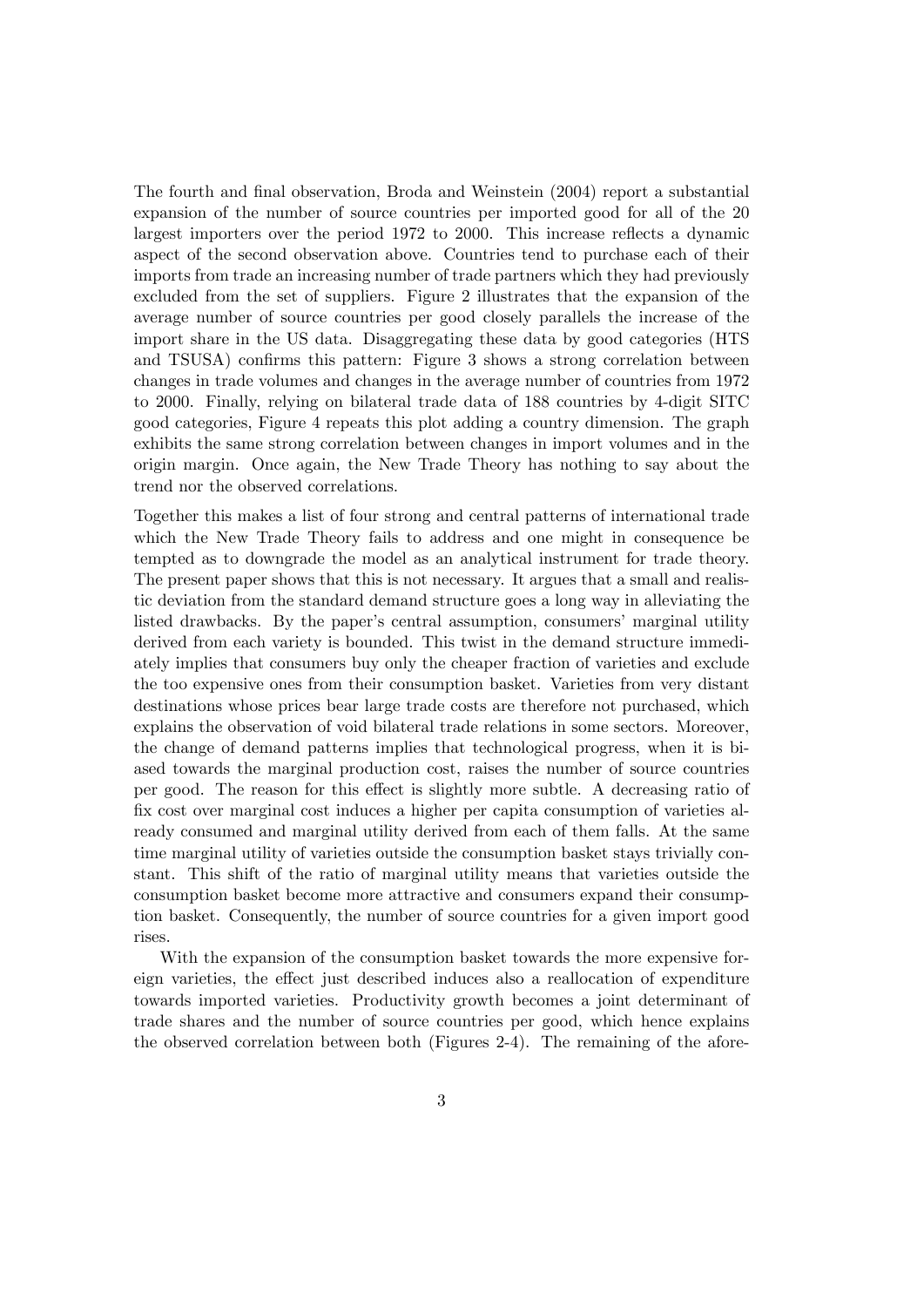mentioned pattern of trade, the correlation of trade shares and per capita income follows, as growth of marginal productivity positively affects both of them.

In this way, the workhorse model of the New Trade Theory, slightly modified on the demand side, qualitatively explains the four empirical regularities the standard version failed to address. In order to evaluate to what extend it is able to alleviate the drawbacks quantitatively, a simple calibration exercise is performed. It shows that technological progress can account for about half of the observed increase in trade shares and the other half of the increase remains to be explained by the fall in trade cost, i.e. by reductions in tariffs and transport costs. The relatively modest reductions of US data then explain the data with a time-average of 3.6, which is still on the high side of estimates for elasticities (it peaks at an 8.8 in 1972 and is with 1.7 lowest in 2000) but constitutes substantial progress regrading the standard New Trade Model, which implies import elasticities well over 10 when explaining the trade shares with trade cost reductions only. In sum, the assumption of bounded marginal utility on the variety level thus goes a long way to alleviate the three shortcomings of the standard New Trade Model and brings it much closer to the data in these important dimensions.

The present paper is not the first one analyzing the role of non-homothetic demand for trade shares. A number of authors have formalized and tested the Linder Hypothesis according to which bilateral trade volumes correlate positively with per capita income similarity since per capita income governs the demand patterns and output structure of countries (see Thursby and Thursby (1987), Françoise and Kaplan (1996), and Hallak (2004)). Closer predecessors of the present paper are Markusen (1986) and Bergstrand (1990) who assume Stone-Geary preferences, so that consumers cover a minimum level of a homogenous, domestically produced good before demanding aggregates of imported varieties. The present model does not impose such asymmetries on demand but assumes equal valuation of varieties for consumers, while the cost of transportation creates endogenous asymmetries in demand via its effects on consumer prices. In a recent paper that stands somewhat out of this literature Hummels and Lugovskyy (2005) use a Lancester-type utility to analyze the role of market size and per capita income on the market structure and international trade. As "richer consumers will pay more for varieties closer matched to their ideal types" they predict - and empirically confirm - that at higher per capita income markets are more segmented and own-price elasticities are lower, while the market size has opposite effects. In this respect, Hummels and Lugovskyy (2005) is very close to the present paper, which takes, however, the observed regularities of demand as a starting point, formulating them in reduced form to derive predictions concerning trade áows and the number of source countries per good.

The remainder of the paper is organized in the following way: section 2 reviews a standard multi-country New Trade Model and brieáy discusses the three drawbacks. Section 3 introduces the change in the demand structure, showing the progress that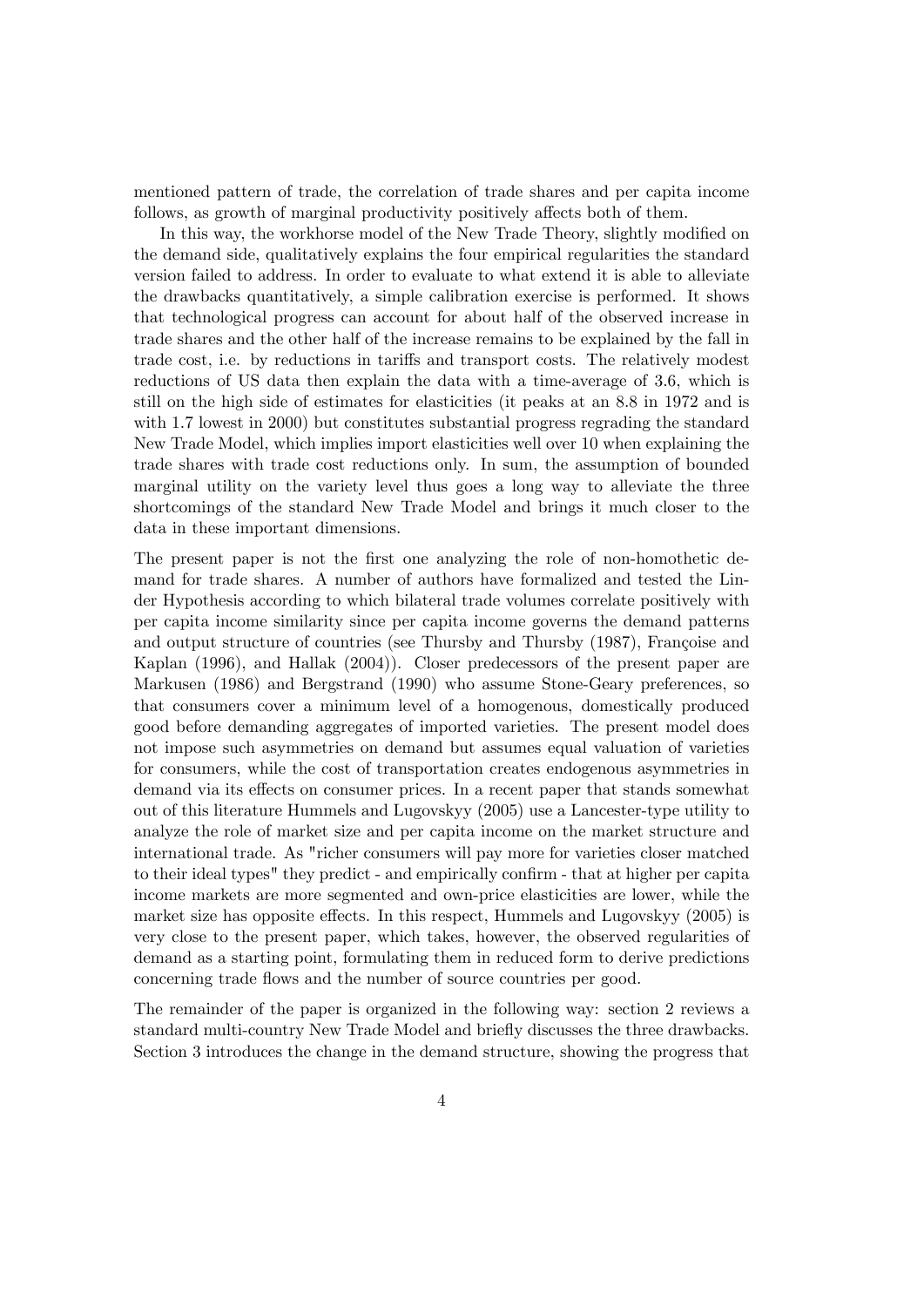can be made there. Section 4 concludes.

#### 2 The Standard New Trade Model

The present section aims to illustrate some implications of the Krugman (1980) model that stand in blatant contrast to the data. These implications are, first, that all countries consume all tradable goods and varieties from all countries at all times, second, that trade shares are independent of technologies and therefore of per capita income, and third, that trade shares react modestly to tariff reductions under realistic elasticities. To highlight these problems, the new trade model with a set of I different countries is briefly reviewed in the following.

**Demand.** Each country  $i \in I$  is populated with identical individuals who have the following Cobb-Douglas preference structure over a nontradable good  $D_i$  and a composite of tradable varieties  $C_i$ 

$$
U_i = D_i^{1-\gamma} C_i^{\gamma} \tag{1}
$$

The composite  $C_i$  aggregates the consumed quantities  $c_{ij}$  of the varieties  $j \in J$  which the individual values with constant elasticity of substitution

$$
C_i = \int_J c_{ij}^{1-1/\varepsilon} dj \tag{2}
$$

The constant share of expenditure on the nontradable D will be read as the local content of the average variety. By the Cobb-Douglas structure the expenditure share on D is constant and the local content is  $1-\gamma$  throughout. When expenditure in county  $i$  equals  $W_i$ , the constant expenditure shares further allow to write the sub-budget constraints on the composite of varieties as

$$
\int_{J} q_{ij} c_{ij} dj \le \gamma W_i \tag{3}
$$

where  $q_{ij}$  is the consumer price of the variety j in country i. Finally, consumer optimization of the variety composite implies  $c_{ij} \sim q_{ij}^{-\varepsilon}$  so that the own-price demand elasticity is  $\varepsilon$ .

**Supply.** In each of the I countries the nontradable good  $D$  is produced competitively with a constant returns to scale technology

$$
D = L_D \tag{4}
$$

The tradable varieties are produced according to the increasing returns to scale technology

$$
L_j = \alpha + \beta x_j \tag{5}
$$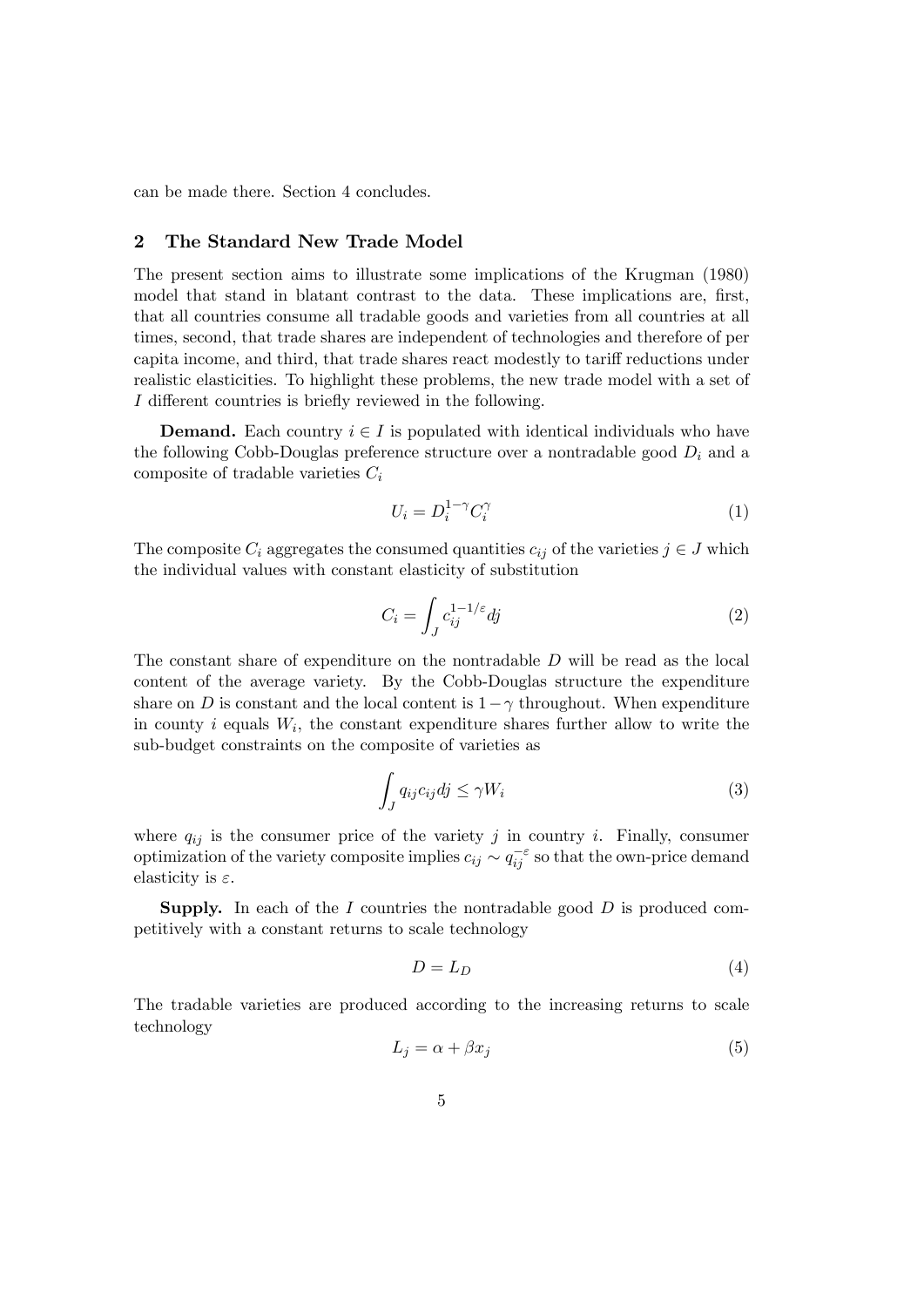where  $L_j$  is labor and  $x_j$  is output of firm j. The positive parameter  $\alpha$  represents a setup or entry cost in terms of units of labor while  $\beta$  is the marginal unit labor requirement. There is an unlimited pool of potential entrants into the market and each active Örm produces one variety. Firms engage in monopolistic competition, and free entry into production ensures that operating profits exactly cover the setup cost.

Prices. In the competitive nontradable sector prices trivially equal wages within each country. In the tradable sector, international trade cost drive a wedge between producer and consumer prices. In particular, it will be assumed that shipments from country  $k$  to country  $i$  require the payment of a gross iceberg-type transport cost  $\tau_{ki}$ . Consequently, in country i the consumer price of a variety j that is produced in country k is  $q_{ij} = \tau_{ik} p_{ij}$  where  $p_{ij}$  is the price net of transport cost firm j sets in country  $i$ . In order to maximize profits, monopolists charge the constant markup  $\varepsilon/(\varepsilon - 1)$  over marginal cost. As all firms located in a given country face the same production and pricing decisions, the prices of monopolists located in country k are all identical and can be indexed by the country of origin

$$
p_k = \frac{\varepsilon}{\varepsilon - 1} \beta w_k \tag{6}
$$

Note that the marginal production cost in country  $k$  is the product of marginal unit labor requirement  $\beta$  and the local wage  $w_k$ . With the monopolist prices (6) the relative consumer price of either pair of varieties equals the iceberg cost times the wage ratios. Thus, individual optimality condition for each country i requires

$$
c_{ik} = c_{ii} \left( \tau_{ki} w_k / w_i \right)^{-\varepsilon} \tag{7}
$$

This equation implies the well-known fact that all individuals consume all varieties in positive quantities<sup>3</sup>. This implies that whenever a country exports a good, it exports it to all countries worldwide, a prediction that stands in stark contrast to the trade patterns Haveman and Hummels (1999) report. In particular, the authors find that "importers purchase a very small fraction of available varieties" traded on the world market.

As a lemma of this finding, the number of source countries of the imported good equals the number of the rest-of-the-world countries and is, in particular, constant in the parameters of the model.<sup>4</sup> This constitutes the second contradiction to the data since, as of Broda and Weinstein (2004) report, countries substantially increase the number of source countries per imported good over the past decades.

Equilibrium. Regardless of prices and income, the expenditure on the nontradable good is  $1 - \gamma$  so that, since prices are handed through as factor rewards,

 $3$ The cases of zero or infinite wage in one country can quickly be ruled out.

<sup>4</sup>This is of course true only under the implicit assumption that the number of countries in the world is constant. The increase in the number of nations that actually took place is, however, by far insufficient to explain the rise in the number of source countries per good.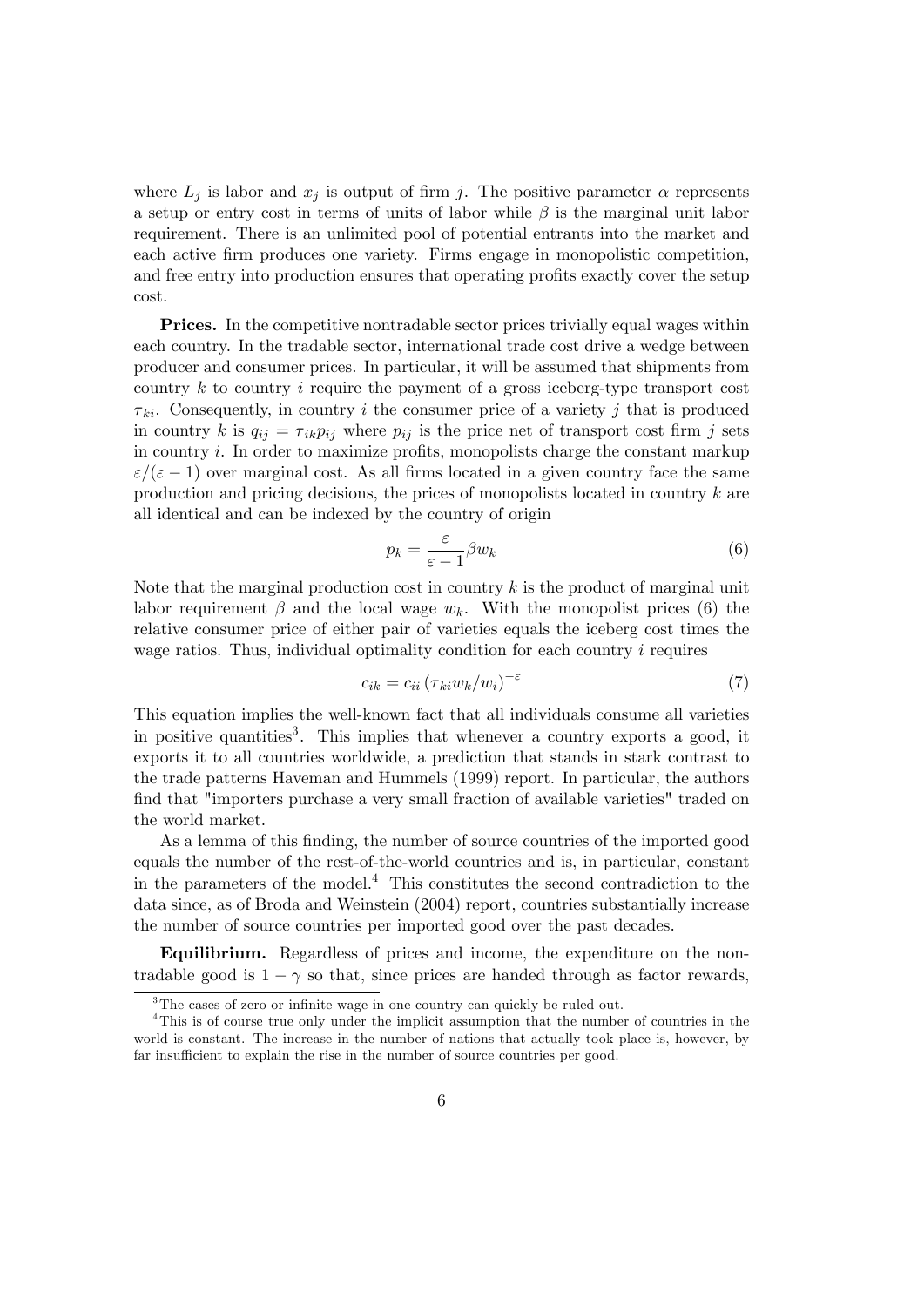the equilibrium labor allocation in the nontradable sector equals  $(1 - \gamma)L_i$  in each country  $i$ . In the following description of the equilibrium, the trivial allocations in the nontradable sector will be neglected.

The equilibrium in the traded sector is determined by the sub-budget constraint, the resource constraint, and the trade balance for all countries  $i \in I$ . When writing  $n_k$  for the number of varieties produced in country k, and under the assumption that individuals spend all their labor income on consumption, the individual sub-budget constraint  $(3)$  in country i becomes

$$
\sum_{k} n_{k} \tau_{ki} p_{k} c_{ik} = \gamma w_{i}
$$
\n(8)

The resource constraint requires that within each country  $i$  the labor demand in the tradable sector equals  $\gamma L_i$ , which is the inelastically supplied amount of labor in that sector

$$
n_i \left[ \alpha + \beta \sum_{k} L_k \tau_{ik} c_{ki} \right] = \gamma L_i \tag{9}
$$

Finally balanced trade of country i implies

$$
n_i p_i \sum_k L_k \tau_{ik} c_{ki} = L_i \sum_k n_k c_{ik} \tau_{ki} p_k \tag{10}
$$

Combining (9) and (10) leads to

$$
n_i \alpha + \beta L_i \sum_k n_k c_{ik} \tau_{ki}(p_k/p_i) = \gamma L_i
$$

and determines with  $(6)$  and  $(8)$  the number of active firms in each country

$$
n_i = \gamma L_i / (\alpha \varepsilon) \tag{11}
$$

which does not depend on whether and how much countries trade. Using the monopolist prices  $(6)$ , the consumer optimality condition  $(7)$  and the number of firms (11), one can write the individual sub-budget constraint (8) as

$$
c_{ii} \sum_{k} L_k \left( \tau_{ki} w_k / w_i \right)^{1 - \varepsilon} = (\varepsilon - 1) \alpha / \beta \tag{12}
$$

and the trade balance (10)

$$
\sum_{k} c_{kk} L_{k} \tau_{ik}^{1-\epsilon} (w_{k}/w_{i})^{\epsilon} = c_{ii} \sum_{k} L_{k} (\tau_{ki} w_{k}/w_{i})^{1-\epsilon}
$$

The last two equations combine to

$$
\sum_{k} \frac{L_k w_k \tau_{ik}^{1-\epsilon} w_i^{-\epsilon}}{\sum_{m} L_m \left(\tau_{mk} w_m\right)^{1-\epsilon}} = 1 \tag{13}
$$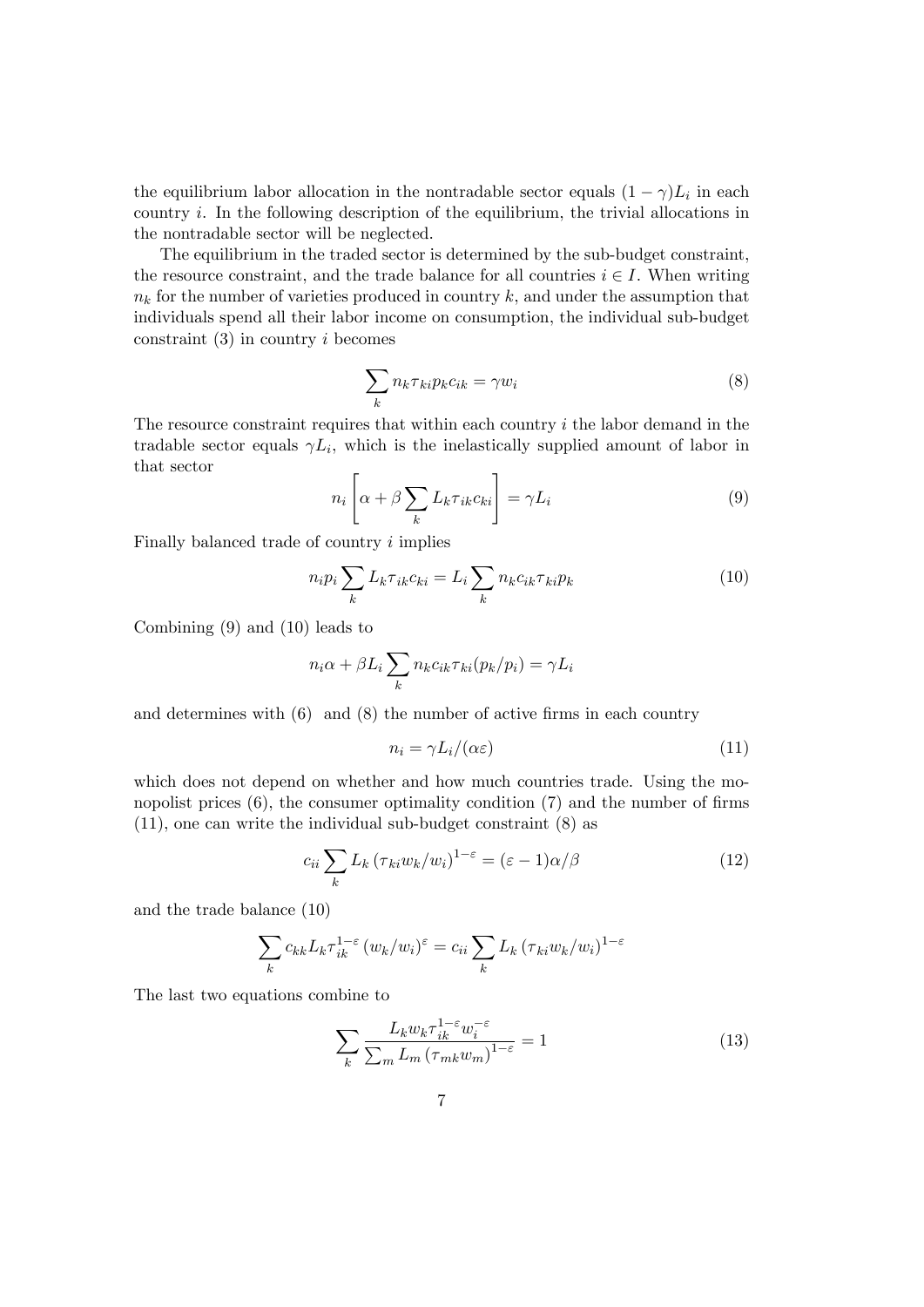for all  $i \in I$ . Up to normalization, this system determines the wages w<sub>i</sub> and together with  $(6)$ ,  $(7)$ ,  $(11)$ , and  $(12)$  describes the equilibrium.<sup>5</sup> Notice is that wages depend only on transport costs, the relative country-sizes and the substitution elasticity. Consequently, the trade share of country  $i$ 

$$
e_i = \gamma \left( 1 - \frac{n_i p_i c_{ii}}{w_i} \right) = \gamma \left( 1 - \frac{L_i}{\sum_k L_k \left( \tau_{ki} w_k / w_i \right)^{1 - \varepsilon}} \right)
$$

is independent of technology. This independence of technological progress and trade shares constitutes a third mismatch of the new trade model regarding the data. As Ventura (2005) points out, time series as well as cross section data of trade and per capita income strongly suggest a positive interconnection of productivity growth and trade shares. The model is unable to deliver such patterns.

As Yi (2003) demonstrates the observed increases in world trade volumes imply an excessive import elasticity in conventional models. Two simple calibration exercises shall show in the following that the new trade model is no exception in that respect. First, a two-country version of the model is fed with data on population size and trade costs. Population data for the US and the ROW are taken from the ERS International Macroeconomic Data Set and the US tariff and the cif/fob measure of transport cost from Feenstra et al (2002). Trade costs are assumed to be the sum trade-weighted tariffs and the cif/fob measure (both from the US data) plus  $40\%$ . The latter number is the "border cost" estimated by Anderson and van Wincoop (2004). The elasticity of substitution  $\varepsilon$  and the parameter  $\gamma$  are used to calibrate the trade shares to the data at the initial and final period of the time interval considered. As Figure 4a shows, this is not possible: for the values  $(\varepsilon, \gamma) = (11.9, 1)$ the rise in the trade share is maximal; for higher elasticities, the initial trade share drops below the 4.5% observed in the data. The implied import elasticity<sup>6</sup> of this model takes an average of 11.5 with the maximum of 11.6 and a minimum of 11.47. At these excessive elasticities, the model is able to explain little less than 70% of the increase in the trade share. As Yi (2003) states, standard theory cannot explain the rise of the trade share without assuming excessive import elasticities and, in this particular case of the new trade model, even then it matches the US import data between 1972 and 2000 only partially.

Second, a symmetric model of 20 equally-sized countries is fed with the trade cost data (the US population equals about 1/20 of the world population in the time

<sup>&</sup>lt;sup>5</sup>For existence and uniqueness see the appendix. By summing up over *i* it is quick to check that the system does not have full rank. The missing rank reflects the fact that the trade balance of the last country holds if all other countries have balanced trade.

<sup>&</sup>lt;sup>6</sup>The import elasticity does not equal  $\varepsilon$  since at positive trade shares a change of import prices leads to a partial allocation towards domestic goods. This effect tends to reduce the implied import elasticity. This reduction is larger, the larger the expenditure share of the relevant commodity (here: imports) and thus the implied import elasticity drops over time with a rising trade share.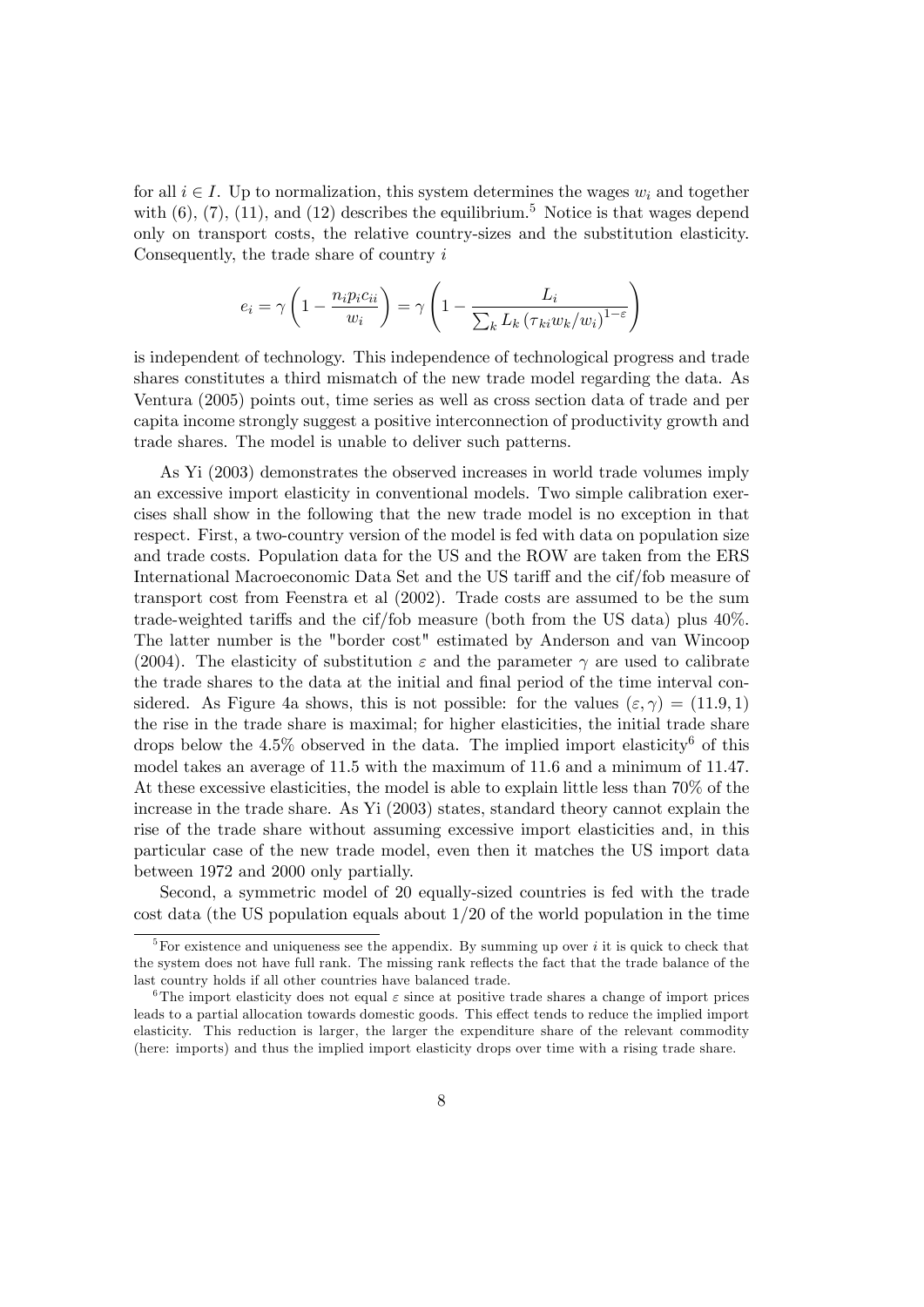interval considered). Each country has a set of 19 trade partners and faces a vector of bilateral trade cost. This vector of trade cost is assumed to be, up to reordering, identical across countries and is denoted by  $\tau = (\tau_1, \tau_2, \ldots, \tau_{M-1})$ . Without loss of generality, assume that these  $\tau_m$  are ordered according to ascending values. Finally, the bilateral trade costs are a composite of tariffs t and transportation cost  $\delta$  and is assumed to take the linear form  $\tau_m = 1.4 + t + \delta (m/(M - 1))^{\sigma}$ . Each period, the value  $\delta$  is chosen such that the cif/fob measure implied by the model coincides with measure from the data. Here again,  $\varepsilon$  and  $\gamma$  are chosen to calibrate the trade shares to the data at the initial and final period of the time interval considered. Figure 4b shows that with  $(\epsilon, \gamma, \sigma) = (14.535, 1, 1.9)$  the multi-country model explains almost 90% of the observed increase in the trade share, yet still at an average import elasticity of 10:16 (minimum and maximum are, respectively, 10:02 and 10:21). This means a considerable improvement of the fit from the two-country to the multicountry model, which is due to the fact that the parameter  $\delta$  governing the transport cost falls the observed fob/cif ratio in the data. This, in turn is the case since a reduction in transport tariffs t affects the components of the vector of bilateral trade cost uniformly so that consumption of varieties from more distant countries increases relatively more.<sup>7</sup> One problem with this calibrations is clearly the excessive import elasticity needed to explain the rise in trade shares. Another, maybe less obvious drawback stems from the fact that the measured cif/fob measure implies the strong drop in the parameter  $\delta$ , which then accounts for about 80% of the rise in trade share. This dominant role of the drop in transport cost contradicts the finding of Baier and Bergstrand (2001) who estimate the effect of decreases in transport cost on bilateral trade volumes to be small relative to that of tariff cuts.

This section has shown that the multi-country version of the Krugman (1980) model mismatches the data in four important dimensions: first, it fails to explain the rise in trade volumes at reasonable elasticities; second, it predicts that all countries import all tradable varieties and consequently fails, third, to account for the rise in source countries per imported good, and fourth, it predicts no response of trade shares to productivity and thus zero correlation between trade shares and per capita income. These shortcomings, however, do not imply that the model utterly misshaped to address those issues. As the following section will show, a reasonable change in the models structure suffices to set it back on track and make substantial progress in all four dimensions.

#### 3 New Trade and Bounded Marginal Utility

This section shall show that a mild change in the above setup goes a long way in alleviating the shortcomings of Krugman's (1980) workhorse model, which the

<sup>&</sup>lt;sup>7</sup>Check that by using (7) to derive  $c_{ik}=c_{ij}(\tau_{ki}/\tau_{ji})^{-\varepsilon}$  under  $w_i=\bar{w}$ , then take derivatives and verify  $d \ln(c_{ik})/dt = d \ln(c_{ij})/dt - \varepsilon (1/\tau_{ki} - 1/\tau_{ji})$  so that  $d \ln(c_{ik})/dt > d \ln(c_{ij})/dt \Leftrightarrow \tau_{ki} > \tau_{ji}$ .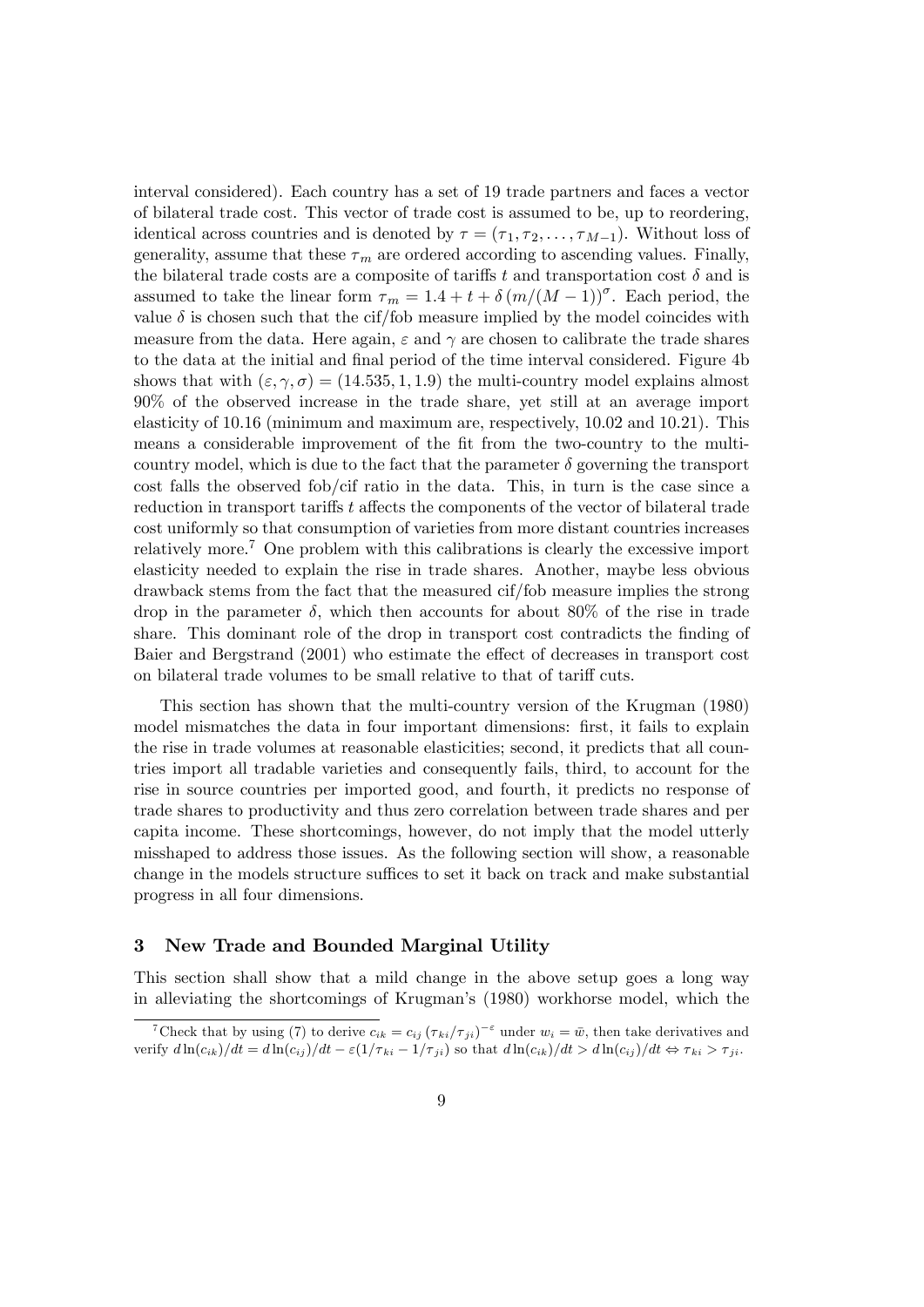previous section has pointed to. The change in the setup concerns the demand structure, and will be introduced next.

Demand. As in the previous section, consumers derive utility from the two final goods D and C according to  $(1)$ . Within the composite of tradables consumers love variety but, in contrast to the previous section, the marginal utility derived from each of the varieties is supposed to be bounded. This latter feature constitutes a major departure from standard literature and is central to the results below. Preference structures with these characteristics have been used to study topics in trade literature and it will be convenient to follow an important precursor and assume with Young (1991) that the composite of varieties takes the form

$$
C_i = \int_J \ln(c_{ij} + 1) \, dj \tag{14}
$$

where here again  $c_{ij}$  are the consumed quantities of variety j. Writing again  $q_{ij}$ as the price of variety j in country  $i$  the demand curve of an individual located in market i is derived by maximizing  $(14)$  subject to the sub-budget constraint  $(3)$ . Individual demand is then

$$
c_{ij} = \max\{1/(\lambda_i q_{ij}) - 1, 0\}
$$
 (15)

where  $\lambda_i$  stands for the shadow price on the budget constraint.

Notice that for either two varieties consumed in positive quantities, the optimal consumption requires further

$$
\frac{1 + c_{ij}}{1 + c_{il}} = \frac{q_{il}}{q_{ij}}
$$
(16)

**Supply.** Production takes place as specified in the previous section. The nontradable  $D$  is produced competitively at constant returns to scale  $(4)$  while varieties are produced with technology (5). Firms produce one variety each and engage in monopolistic competition in each market.

Prices. Here again, prices trivially equal the wages in the competitive nontradable sector. In the tradable sector, firms can price-discriminate across different countries by assumption and consequently a firm j sets the price  $p_{ij}$  for market i in order to maximize its operating profits  $\pi_{ij}$  in that specific market. When firm j is located in country k and gross iceberg-type trade costs between country k and country i are  $\tau_{ki} \geq 1$ , the consumer price in country i of variety j is the  $q_{ij} = \tau_{ki} p_{ij}$ . Total profits of firm j in country i are  $\pi_{ij} = L_i \tau_{ki} c_{ji} (p_{ij} - w_k \beta)$  where  $L_i$  is the number of individuals in the market i and  $w_k$  is the wage in country k, the location of production, so that  $w_k \beta$  is the marginal cost of production. With (15), firm j's profits are thus

$$
\pi_{ji} = L_i \tau_{ki} \left( 1/(\lambda_i \tau_{ki} p_{ji}) - 1 \right) \left( p_{ji} - w_k \beta \right) \tag{17}
$$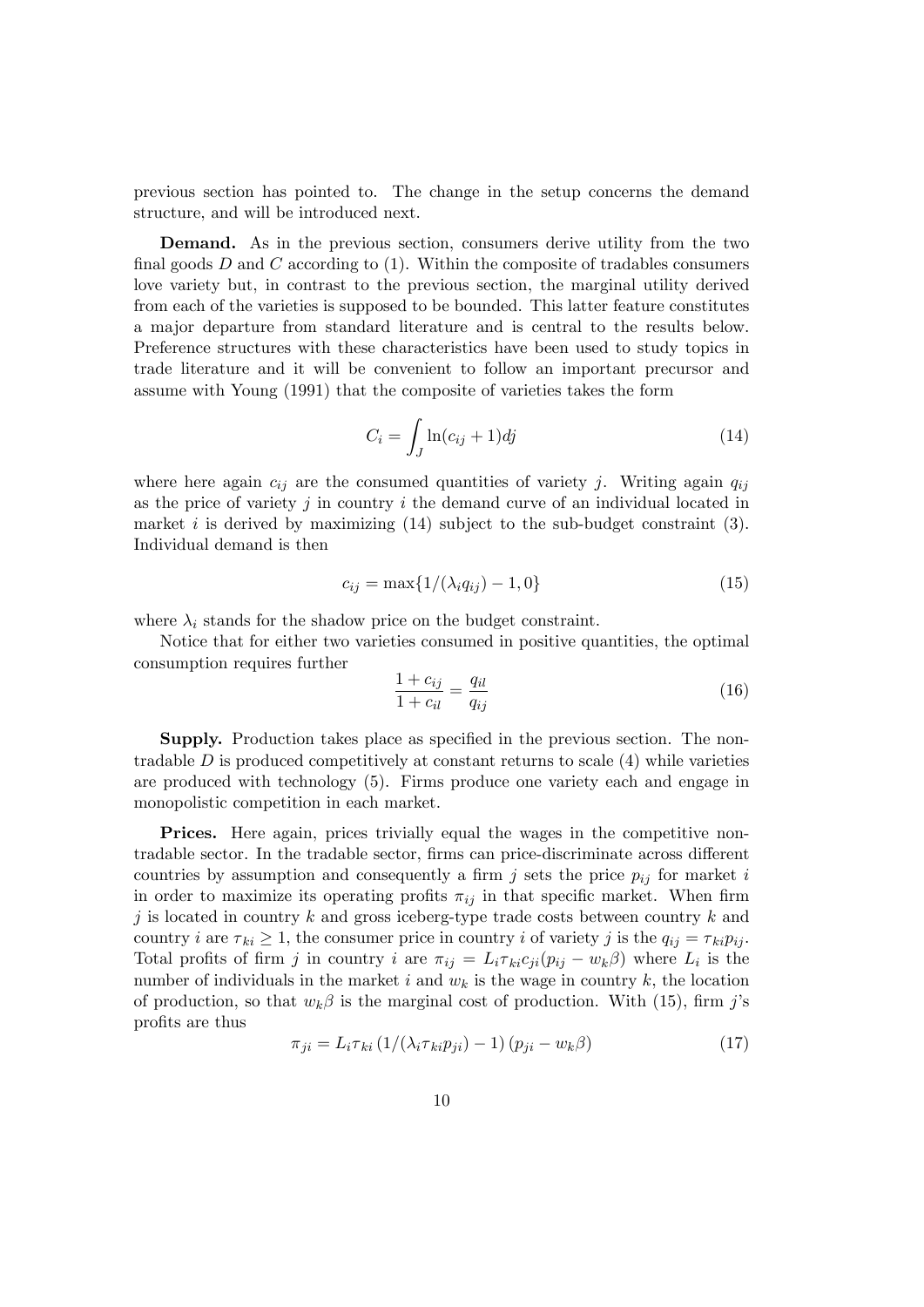Generic profit maximization thus implies

$$
p_{ji} = \sqrt{w_k \beta / (\lambda_i \tau_{ki})} \tag{18}
$$

for each market  $i$  separately. Here again, within each country firms are all identical and charge the same prices in a given market so that prices can be indexed by country of origin and country of destination.

Under free entry to production, total operating profits, i.e. the sum of a firm's profits in each market, just cover the setup cost.

#### 3.1 Closed Economy  $(I = 1)$

Assume that international transport costs are too high to allow any kind of transborder trade. Countries are in autarky and can be analyzed by looking at one representative closed economy, within which transport costs are negligible  $(\tau_{ii} = 1)$ . Dropping country indices, firm  $j$  in the economy then sets its price according to (18). As in equilibrium all Örms are identical, the shadow price on the sub-budget constraint satisfies  $1/\lambda = p_i (c_i + 1) \equiv p(c + 1)$  and the monopolist prices are

$$
p = (c+1)w\beta \tag{19}
$$

Note that the monopolist markup over marginal cost is  $c + 1$  and the demand elasticity from (15) equals  $\varepsilon = (c+1)/c$ . The specific demand structure assumed in (14) thus implies that the own-price elasticity of varieties depend on quantities consumed, is larger than unity and, in particular, unbounded. Consequently, in the context of the present paper, whose motivation partly rests on the "elasticity-puzzle," i.e. on the discrepancy between measured import elasticities and the observed rise in trade volumes, a calibration of the model is inevitable to asses the implied import elasticities at observed trade shares.

With the prices  $(19)$ , the operating profit of the representative firm is

$$
\pi = Lc(w\beta(c+1) - w\beta) = w\beta Lc^2
$$
\n(20)

and the free entry condition  $\pi = w\alpha$  determines the quantities consumed per individual and variety

$$
c = \sqrt{\frac{\alpha}{\beta L}}\tag{21}
$$

Equation (21) shows that, quite intuitively, an increase in setup over marginal costs  $(\alpha/\beta)$  increases per capita consumption of the average variety. At higher values of  $\alpha/\beta$ , varieties are relatively more costly to produce and less of them are produced so that the per capita consumption of each rises. Conversely, at increasing population size  $(L)$  there is more demand for varieties, which increases the number of active firms and reduces per capita consumption of each single variety.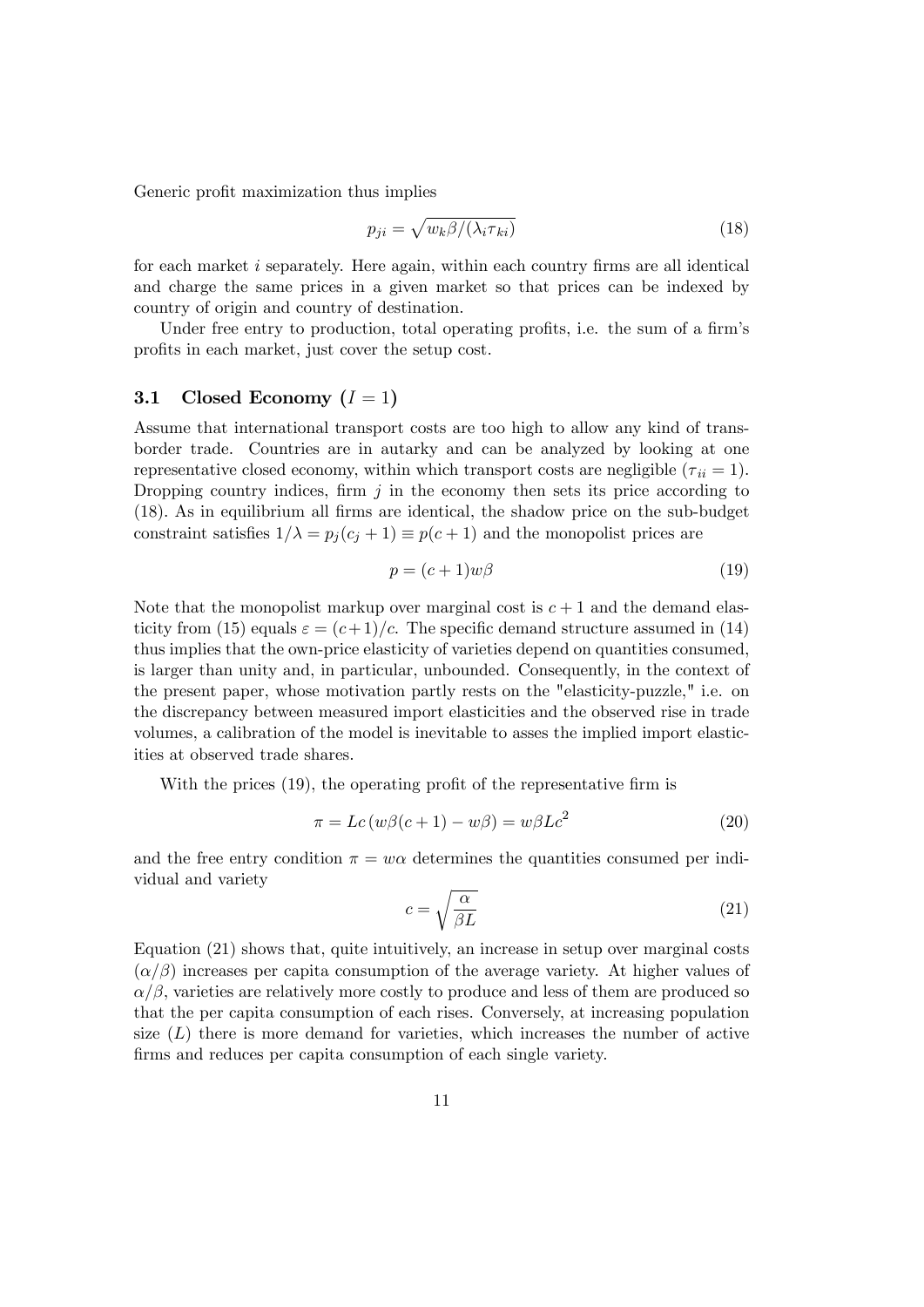The equilibrium number of active firms,  $n$ , is finally pinned down by combining the conditions of labor market clearing  $(n[\beta x + \alpha] = \gamma L)$  and goods market clearing  $(x = Lc)$  within the tradable sector and is calculated to be

$$
n = \frac{\gamma L}{\alpha + \sqrt{\alpha \beta L}}\tag{22}
$$

Observe that the number of active Örms is determined by technology parameters, the population and market size. The difference between the two latter parameters is noteworthy. Market size, defined as total expenditure on varieties  $(\gamma L)$ , enters the number of Örms linearly, i.e. an increase in market size induces a proportional rise in the number of active firms. Population size, however, enters expression (22) separately and, holding the market size fix, tends to reduce the number of firms. For an intuition of that finding remember that demand elasticity decreases with per capita consumption. Now compare two economies, the Örst with double labor force but half the parameter  $\gamma$  of the second. Both economies spent the same total amount of resources to produce varieties, yet per capita expenditure of the first economy is half of the second. At an equal number of firms, this implies that per capita consumption of each variety in the Örst economy are half of those in the second. Consequently, demand elasticities are larger in the first economy, depressing monopolist markups and profits so that finally firms in the first economy make less profits than in the second. But by free entry firms make zero total profits so that the number of firms must adjust and is in equilibrium smaller in the first economy. Per capita demand is a key determinant for the response of the number of firm to the market size. This characteristic is very much unlike the one in the classical new trade model where, due to homothetic preferences, exclusively the market size matters (not the per capita expenditure on varieties; compare (11)).

In the present model, the overall effect of an increase in population  $L$  on the number of firms is still positive, but, due to the demand effects discussed, less than proportional. Consequently, and increase in population size induces a less than proportional drop of per capita consumption of the average variety.

#### 3.2 Two Countries  $(I = 2)$

Assume now that trade costs between two countries fall to a level where agents engage in international trade. To save notation, the variables of, say, the second of the countries will be marked by an asterisk. Individuals in one country can purchase varieties produced outside of their country when incurring an iceberg-type transport cost. In other words, for every unit of a variety to arrive at the destination,  $\tau > 1$ units of it have to leave the producer's country.

Firms maximize profits in each country separately, i.e. they can by assumption price discrimination across countries. Thus, the prices that Örms charge in the domestic and foreign markets need to be distinguished. Let these prices be  $(p_d, p_f)$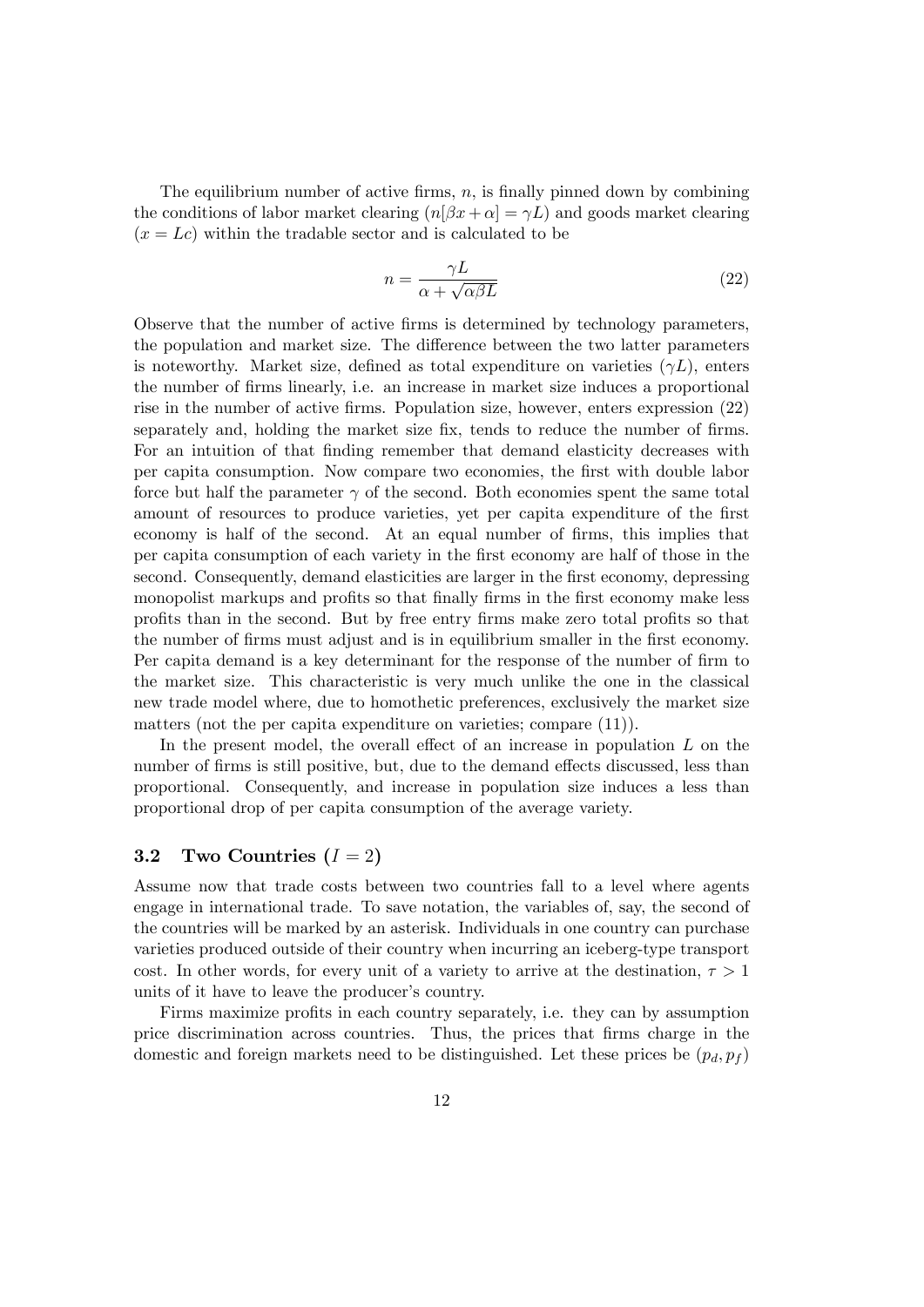for firms located in country 1 and  $(p_d^*, p_f^*)$  for firms located in country 2 and denote with  $(c_d, c_f)$  and  $(c_d^*, c_f^*)$  the quantities consumed in either country. Just as in the previous section, a firm's optimal price in the domestic market is

$$
p_d = (c_d + 1)w\beta
$$
 and  $p_d^* = (c_d^* + 1)w^*\beta^*$  (23)

With these prices, firms make the profits

$$
\pi_d = Lw\beta c_d^2 \quad \text{and} \quad \pi_d^* = L^*w^*\beta^*(c_d^*)^2 \tag{24}
$$

in their respective domestic market. But in addition to activities in the domestic market, firms sell in the export market. A firm that is located in one country maximizes profits in the foreign market (see  $(17)$ ) by setting its export prices according to (18). As the shadow price on country 2's budget constraint satisfies  $\lambda^* = p_d^*/(c_d^* + 1)$ and with (23) this leads to

$$
p_f = \sqrt{\frac{w}{\tau w^*}} p_d^* \quad \text{and} \quad p_f^* = \sqrt{\frac{w^*}{\tau w}} p_d \tag{25}
$$

for the export prices. Using now the optimality condition (16), the monopolist profits (17) the foreign market can be written  $as^8$ 

$$
\pi_f = L^* \tau (c_f^*)^2 w \beta \qquad \text{and} \qquad \pi_f^* = L \tau c_f^2 w^* \beta^* \tag{26}
$$

The free entry conditions in both countries require then  $\pi_d + \pi_f = w\alpha$  in the first and  $\pi_d^* + \pi_f^* = w^* \alpha$  in the second country.

#### 3.2.1 Two Symmetric Countries

It will prove instructive to look at the model in under symmetry and to consider trade relations between two equally sized countries  $(L = L^*)$ . In this simple case wages equalize and monopolist prices in the domestic and foreign markets are

$$
p_d = w\beta(c_d + 1) \qquad \text{and} \qquad p_f = \frac{p_d}{\sqrt{\tau}} \tag{27}
$$

where the asterisk can be dropped because of symmetry. Optimal consumption choice (16) then implies

$$
c_d + 1 = \sqrt{\tau} (c_f + 1) \tag{28}
$$

 ${}^{8}$ Firms make less profits in foreign than in domestic markets for two reasons. First, and obviously, demand in the foreign market is lower since consumer prices, bearing additional transport cost, are higher. But second, the lower a demand induces a higher own-price elasticity and therefore depresses markups and profits in foreign markets. See aslo Hummels and Lugovskyy (2005) for a microfoundation and empirical evidence on this point.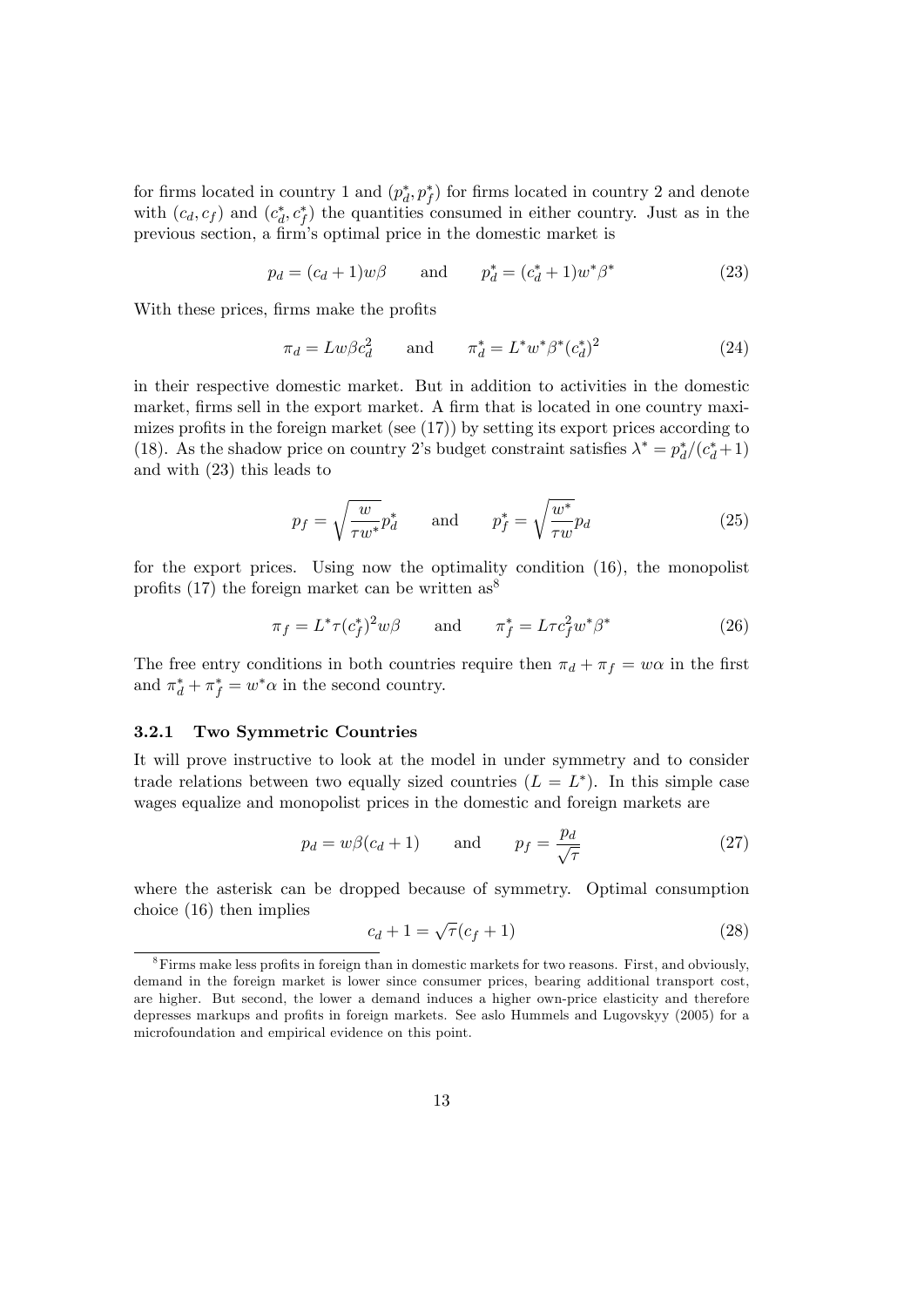whenever trade volumes are positive  $(c_f > 0)$ . The condition for trade to be positive is clearly  $c_d > \sqrt{\tau} - 1$ , or with (21)

$$
\sqrt{\alpha/(\beta L)} > \sqrt{\tau} - 1 \tag{29}
$$

In contrast to standard model, finite tariffs can, if they are high enough, make bilateral trade volumes fall to zero. This is obviously a direct implication of the bounded marginal utility: when the ratios of marginal utilities exceeds the relative price, the more expensive one drops out of the consumption bundle. While this cannot occur when marginal utilities approach infinity as quantities tend to zero it is well possible in the present setting.

Not surprisingly, higher tariffs tend to prevent trade flows between countries and may impede trade altogether. At the same time, a larger population L tends to impede trade since it increases the number of domestic Örms, reduces per capita consumption of each variety and thus depresses the consumer's willingness to incur the transport costs to purchase an additional, foreign variety. On the other hand, an increase in the ratio of setup cost and marginal cost  $(\alpha/\beta)$  decreases the number of local Örms, increases per capita consumption of each and thus makes the consumer willing to pay for more for foreign varieties.

To solve now for the symmetric equilibrium, use condition (28) to write the operating profits from the export market  $(26)$  as

$$
\pi_f = L(c_d + 1 - \sqrt{\tau})^2 w \beta \tag{30}
$$

Free entry in production requires that global operating profits just cover the setup cost

$$
\pi = \pi_d + \pi_f = Lw\beta \left(c_d^2 + (c_d + 1 - \sqrt{\tau})^2\right) = w\alpha
$$

which leads to

$$
c_d = \frac{\sqrt{\tau}-1}{2} + \sqrt{\frac{\alpha}{2\beta L} - \left(\frac{\sqrt{\tau}-1}{2}\right)^2}
$$

Each individual consumes  $c_d$  of a domestically produced variety, this quantity increases in the ratio of setup cost and marginal productivity  $(\alpha/\beta)$ .

The resource constraint in the tradable sector  $(n[\beta x+\alpha] = \gamma L)$  and goods market clearing  $(x = L(c_d + \tau c_f))$  determine the number of active firms in either of the two countries

$$
n = \frac{\gamma L}{\alpha + \beta L \left( (\sqrt{\tau} + 1) \sqrt{\frac{\alpha}{\beta 2L} - \left( \frac{\sqrt{\tau} - 1}{2} \right)^2 - \frac{(\sqrt{\tau} - 1)^2}{2}} \right)}
$$
(31)

This expression can be shown to be increasing in the trade cost  $\tau$ . The positive relation between the level of trade cost and the number of active firms per country reflects the finding discussed in connection with equation  $(22)$ . In a closed economy,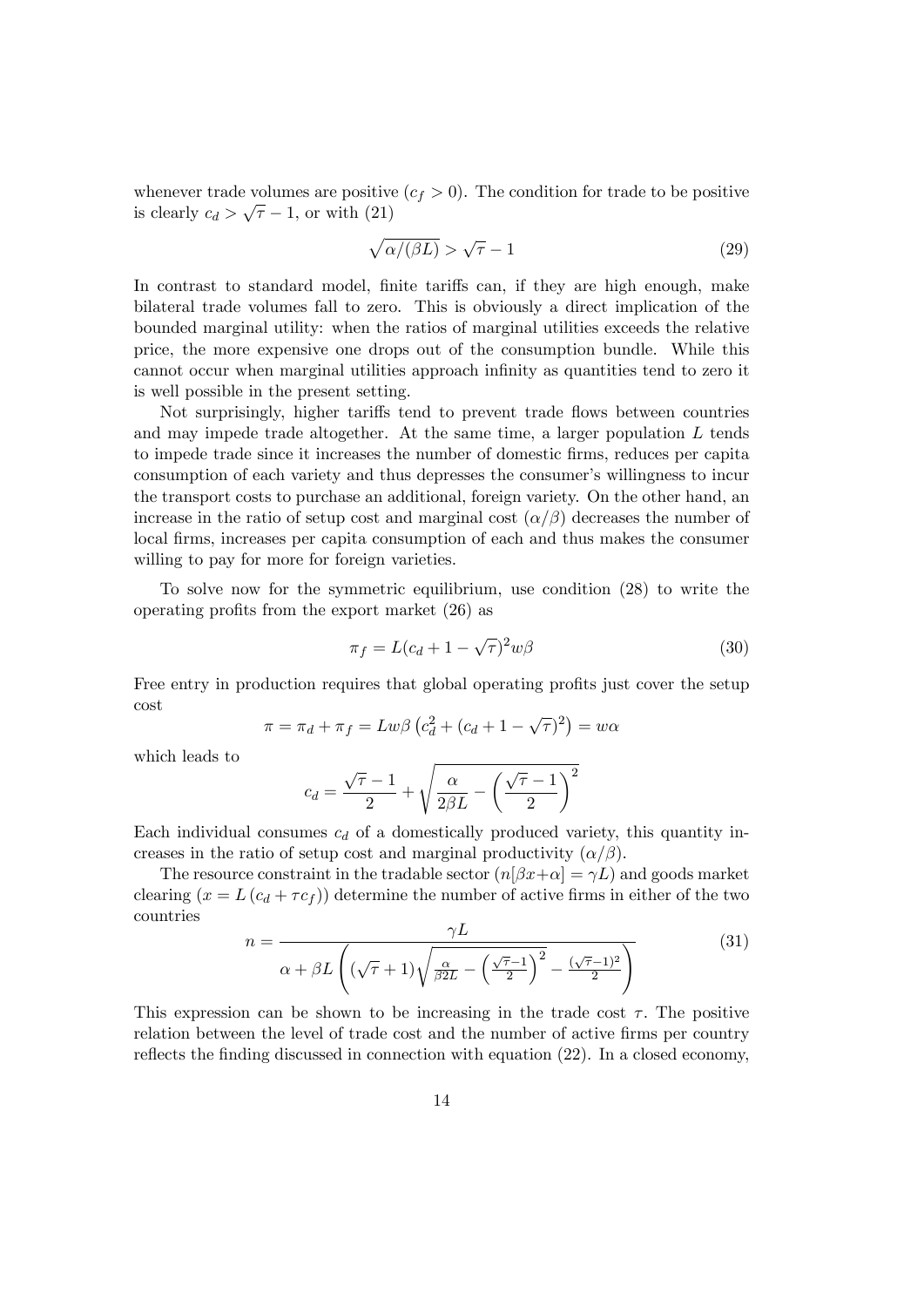the doubling of the labor force induced a less than proportional increase in the total number of firms. Now, a doubling of the labor force in a closed economy is equivalent to a move of a given country from autarky to full trade integration with an identical country. Thus, in such a situation the number of firms  $per~country$  must fall. Finally, when the move from autarky to trade integration takes place via gradual trade cost reduction, the above equation shows that the drop in active firms per country is in fact monotonous.

With per capita consumption and the number of firms established, one can now turn to the volume of trade. The import share, defined as nominal imports over nominal GDP, is calculated with equations (27) and (28) to be

$$
e = \gamma \frac{nLp_f \tau c_f}{nLp_d c_d + nLp_f \tau c_f} = \gamma \frac{\sqrt{\frac{2\alpha}{\beta L(\sqrt{\tau} - 1)^2} - 1} - 1}{2\sqrt{\frac{2\alpha}{\beta L(\sqrt{\tau} - 1)^2} - 1}} \tag{32}
$$

in the two countries. This expression is decreasing in the country size  $(L)$  and increasing in the ratio of setup cost and marginal productivity  $(\alpha/\beta)$ . For an intuition of this result note that a smaller population L and a larger ratio  $\alpha/\beta$  tend to increase per capita consumption of the domestic variety. Further remember that, as discussed in connection with equation (29), demand for foreign varieties falls to zero when domestic per capita consumption is too high. Thus, starting from very low trade volumes, any parameter change that increases per capita consumption of domestic varieties must induce a more than proportional increase in per capita consumption of a foreign variety. In fact, the choice of the demand structure (14) implies that increases in per capita consumption of foreign varieties are over-proportionate along the whole range of parameters. (Take derivatives of equation (28) to see that  $d \ln(c_d) < d \ln(c_f)$ . As prices stay constant in the symmetric equilibrium, this means that the expenditure share on foreign varieties grows.

Notice in particular that improvements of marginal productivity lead to increases of the trade share.

This symmetric model can be brought to the data. The population of the US and the rest of the world (ROW) are supposed to be of equal size. Both labor forces evolve according to US population growth. US per capita income is taken as a proxy for the technological change, which is moreover assumed to affect marginal productivity only (i.e. US per capita income  $\sim 1/\beta$ ). Trade costs are assumed to be the sum of tariffs and the cif/fob values plus 40%. The initial value of  $\beta$  and the trade share  $\gamma$  are jointly used to calibrate to calibrate the import shares to the data at the initial and final period of the period. With  $(\gamma, \beta) = (0.49, 15)$  the fit of the trade share is satisfactory. The implied import elasticity takes an average value of 6:8 with a maximum of 14:8 at the start of the period and a minimum of 3:9 at the end of it. This can be read as an improvement of the fit compared to the standard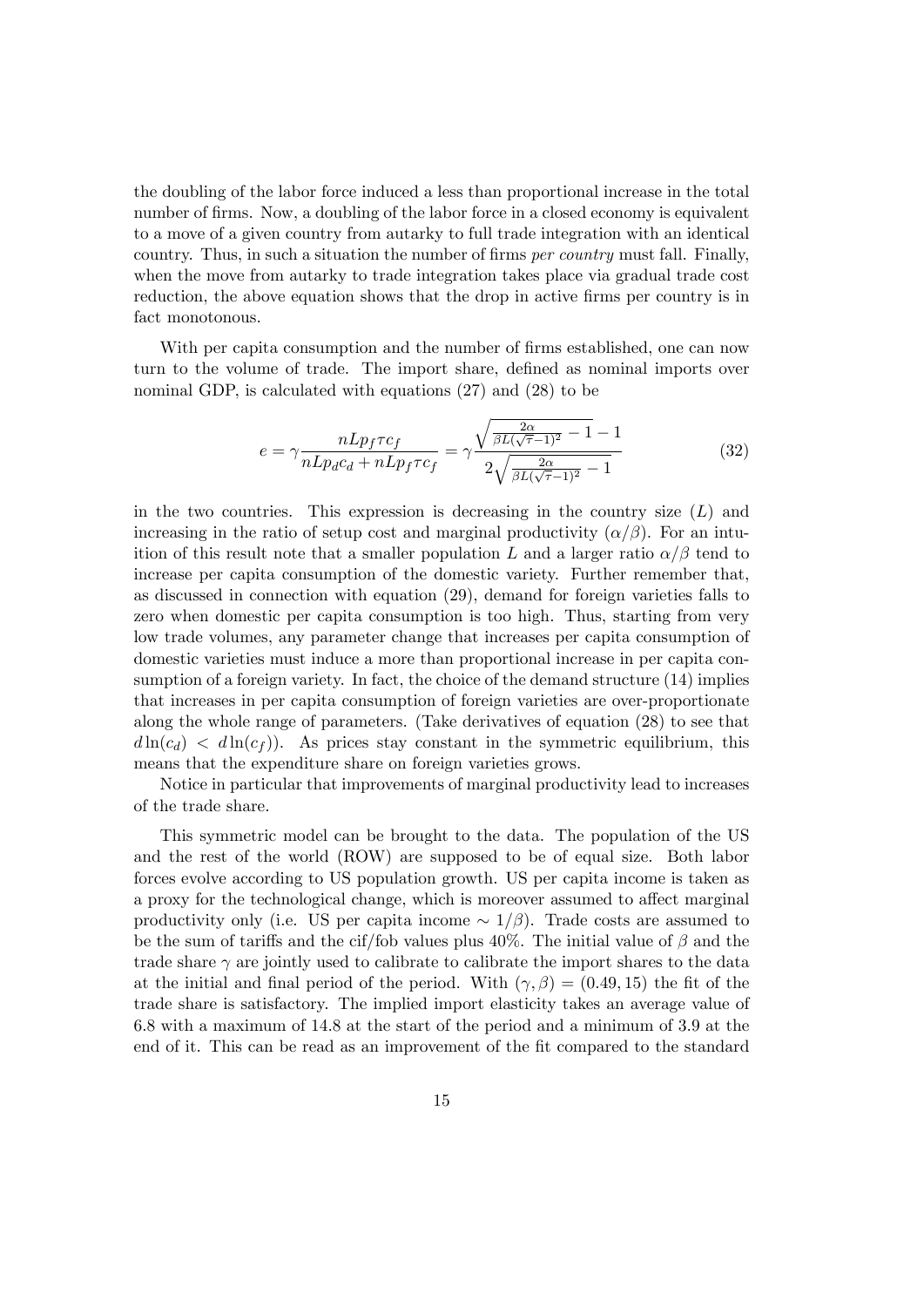New Trade Model. The average implied import elasticity, however, is by far larger than the target of 2 to 3 Yi (2003) argues to be reasonable. The next paragraphs shall explore to what extend the imposed symmetry can be blamed for this failure.

#### 3.2.2 Two Asymmetric Countries

In the general case of two asymmetric countries the monopolists' prices in the domestic and foreign markets are given, respectively, by (23) and (25). The full set of prices is then

$$
p_d = w\beta(c_d + 1)
$$

$$
p_f = \sqrt{\frac{w}{\tau w^*}} p_d^*
$$

$$
p_d^* = w^*\beta(c_d^* + 1)
$$

$$
p_f^* = \sqrt{\frac{w^*}{\tau w}} p_d
$$

$$
(33)
$$

Provided that trade volumes are positive, optimal consumer choice (16) then implies

$$
c_d + 1 = \sqrt{\tau w^* / w} (c_f + 1)
$$
 and  $c_d^* + 1 = \sqrt{\tau w / w^*} (c_f^* + 1)$  (34)

The condition for trade volumes to be positive is then  $c_f, c_f^* > 0$  or, with (21) and (34)

$$
(\alpha/(\beta L) + 1)\left(\alpha/(\beta L^*) + 1\right) > \tau \tag{35}
$$

Finally, the monopolists' operating profits in the respective markets are as in  $(24)$ and (26)

$$
\pi_d = w\beta L c_d^2 \qquad \pi_f = w\beta L^* \tau (c_f^*)^2 \n\pi_d^* = w^* \beta L^* (c_d^*)^2 \qquad \pi_f^* = w^* \beta L \tau c_f^2
$$
\n(36)

so that the free entry conditions become

$$
Lc_d^2 + L^*\tau(c_f^*)^2 = \alpha/\beta \qquad \text{and} \qquad L^*(c_d^*)^2 + L\tau c_f^2 = \alpha/\beta \tag{37}
$$

The resource constraints in both countries require

$$
n\left[\left(Lc_d + L^* \tau c_f^*\right)\beta + \alpha\right] = L \quad \text{and} \quad n^*\left[\left(L^* c_d^* + L \tau c_f\right)\beta + \alpha\right] = L^* \quad (38)
$$

Finally, making use of the monopolists' prices (33) and imposing the trade balance  $nL^* \tau p_f c_f^* = n^* L \tau p_f^* c_f$  leads to

$$
nL^*(c_d^* + 1)c_f^* = n^*L(c_d + 1)c_f
$$
\n(39)

Now, equations (38) and (39) can be combined to eliminate the number of firms  $n$ and  $n^*$ 

$$
\frac{(c_d^* + 1)c_f^*}{(c_d + 1)c_f} = \frac{Lc_d + L^* \tau c_f^* + \alpha/\beta}{L^* c_d^* + L \tau c_f + \alpha/\beta} \tag{40}
$$

while eliminating relative wages in (34) leads to

$$
(c_d+1)(c_d^*+1) = \tau(c_f+1)(c_f^*+1)
$$
\n(41)

The four equations (37), (40), and (41) jointly determine the quantities  $c_d$ ,  $c_f$ ,  $c_d^*$ , and  $c_f^*$ . This is a nonlinear system which has no analytic solution and needs to be solved numerically. One can, however, show the following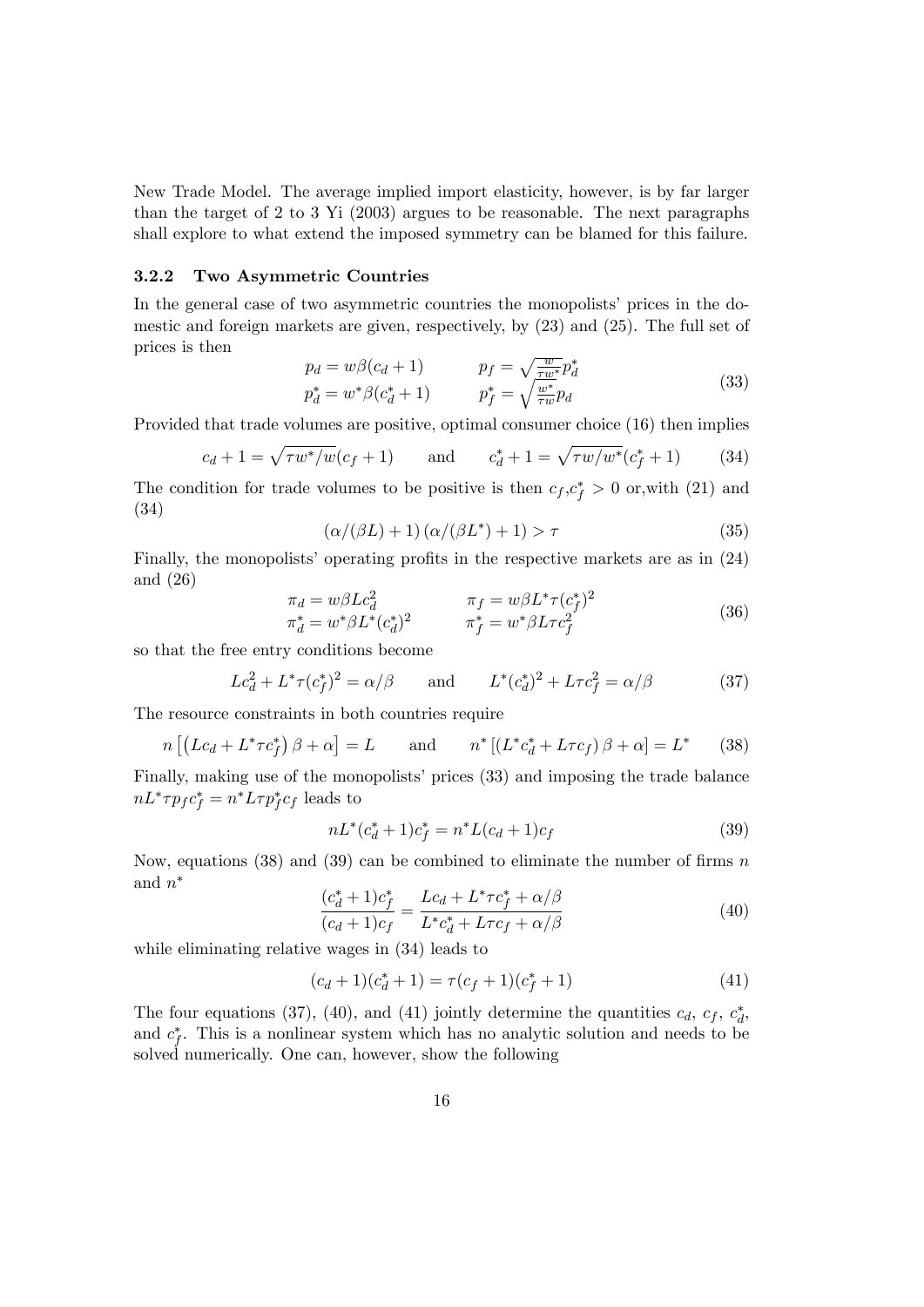**Proposition 1** The system (37), (40), and (41) has a unique solution  $(c_d, c_f, c_d^*, c_f^*)$ .

#### **Proof.** See appendix. ■

Given these quantities  $c_d$ ,  $c_f$ ,  $c_d^*$ , and  $c_f^*$ , the terms of trade are determined by (34)

$$
\frac{w}{w^*} = \frac{c_f + 1}{c_d + 1} \frac{c_d^* + 1}{c_f^* + 1}
$$

and equations (38) deliver the number of firms active in either country, which finally determines the trade share of the first country

$$
e = \gamma \frac{n^*p_f^* \tau c_f}{np_d c_d + n^*p_f^* \tau c_f} = \gamma \frac{n^* \sqrt{\tau w^* / w c_f}}{nc_d + n^* \sqrt{\tau w^* / w c_f}}
$$

This asymmetric model can be brought to the data. Assume there are two countries with relative labor forces corresponding to those of the US and ROW. Technology  $(1/\beta)$  is proxied by real US per capita income and trade cost is assumed to be the sum of US tariffs and the cif/fob values plus 40%. The initial value of  $\beta$  and the trade share  $\gamma$  are jointly used to calibrate to calibrate the import shares to the data at the initial and final period of the period.

#### 3.3 A Symmetric Multicounty World  $(I > 2)$

Take now an economy with I countries, which are all identical in terms of labor force. Pairs of countries differ regarding the respective transportation cost they face when engaging in bilateral trade, but to reap the virtues of symmetry assume finally that countries are symmetric in terms of potential trade partners. In particular, the vector of gross iceberg trade cost  $\tau_i = (\tau_{i1}, \tau_{i2}, \ldots, \tau_{iI})$  is, up to reordering, identical across countries i (i.e. for all  $i, k \in I$  there is a permutation  $\xi : I \to I$  such that  $\xi(\tau_i) = \tau_k$ ). As all parameters that govern demand and supply are identical across countries, producer prices and wages equalize throughout countries.

The bounded marginal utility from varieties implies, just like in the two-country model, there is a threshold on the transportation cost  $\bar{\tau}$  above which there is no bilateral trade. The defining condition for this threshold is derived from demand  $(15)$  and satisfies

$$
c_{ii} = \sqrt{\bar{\tau}} - 1\tag{42}
$$

Obviously, the set of country 1ís trade partners consists of those countries with whom bilateral trade is least expensive.

Consider now, say, county 1 and denote by  $M$  the set of countries it engages in bilateral trade with  $(M)$  includes the country 1 itself). With monopolist prices parallel to (27), the optimal consumer choice requires

$$
c_{11} + 1 = \sqrt{\tau_{1k}} (c_{1k} + 1) \qquad k \in M \tag{43}
$$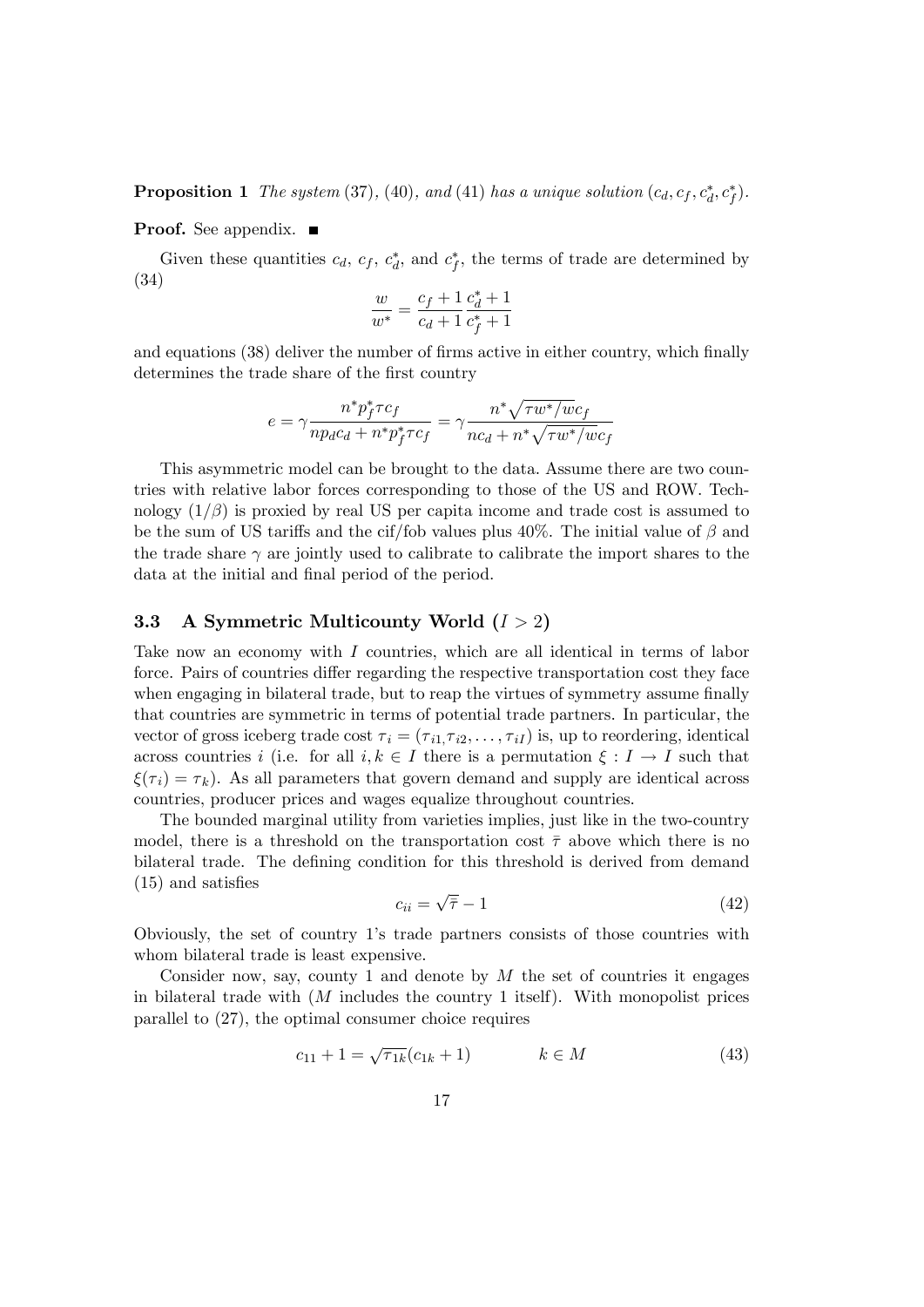The profit a firm j located in country 1 makes in the market  $k \in M$  is parallel to (30) and the free entry condition now becomes

$$
\pi_1 = \sum_{k \in M} \pi_{1k} = \sum_{k \in M} L w \beta (c_{11} - (\sqrt{\tau_{1k}} - 1))^2 = w \alpha
$$
 (44)

Writing the shorthand

$$
T_{M,1} = \sum_{k \in M} (\sqrt{\tau_{1k}} - 1)
$$
 and  $T_{M,2} = \sum_{k \in M} (\sqrt{\tau_{1k}} - 1)^2$ 

condition (44) leads to an expression for per capita consumption of the domestic varieties:

$$
c_{11} = \frac{T_{M,1}}{M} + \sqrt{\frac{\alpha}{\beta LM} + \left(\frac{T_{M,1}}{M}\right)^2 - \frac{T_{M,2}}{M}}
$$
(45)

Here, in slight abuse of notation,  $M$  stands for the set of trade partners and for the number of trade partners at the same time. Note that  $M$  is an endogenous variable that eventually depends on the schedule of bilateral trade costs. Formally, one has a problem of circular definition, i.e.  $M$  is defined as

$$
M = \{ k \in I \mid \sqrt{\tau_{1k}} < c_{11} + 1 \} \tag{46}
$$

while  $c_{11}$  depends on  $M$  itself. One can show, however, the following

#### **Proposition 2** The set  $M$  is nonempty and uniquely defined by  $(46)$ .

**Proof.** Assume wlog that the elements of the vector  $\tau_1$  are ordered according to ascending size. Then note that  $\tau_{1l} \leq \tau_{1k}$  implies  $k \in M \Rightarrow l \in M$ . Consequently, any solution to (46) must be of the form  $\{1, 2, ..., n\}$  for one  $n \in I$ . Finally, define  $c_n$  by (44) under  $M = \{1, 2, ..., n\}$ . Observe that  $c_n$  is decreasing in n, so that the sequence defined by  $m_n = \max\left\{k \in I \mid \sqrt{\tau_{1k}} < c_n + 1\right\}$  is decreasing in n. By construction the set  $\{1, ..., n\}$  with n satisfying  $m_n \geq n$  and  $m_{n+1} \leq n+1$  solves (46)). As  $m_n$  is a monotonically falling sequence, there is maximal one such n and since  $\{1\} \in M$ , the set M is nonempty.

With the equilibrium per capita quantities of domestic varieties well defined, equations (43), (44), and the free entry condition  $(n [\alpha + \beta L (\sum_{k \in M} \tau_{1k} c_{1k})] = \gamma L)$ determined the number of active firms

$$
n = \frac{\gamma L}{\alpha + \beta L \left[ (T_{M,1} + M) \sqrt{\frac{\alpha}{\beta L M} + \left(\frac{T_{M,1}}{M}\right)^2 - \frac{T_{M,2}}{M} + \frac{(T_{M,1})^2}{M} - T_{M,2} \right]}}
$$
(47)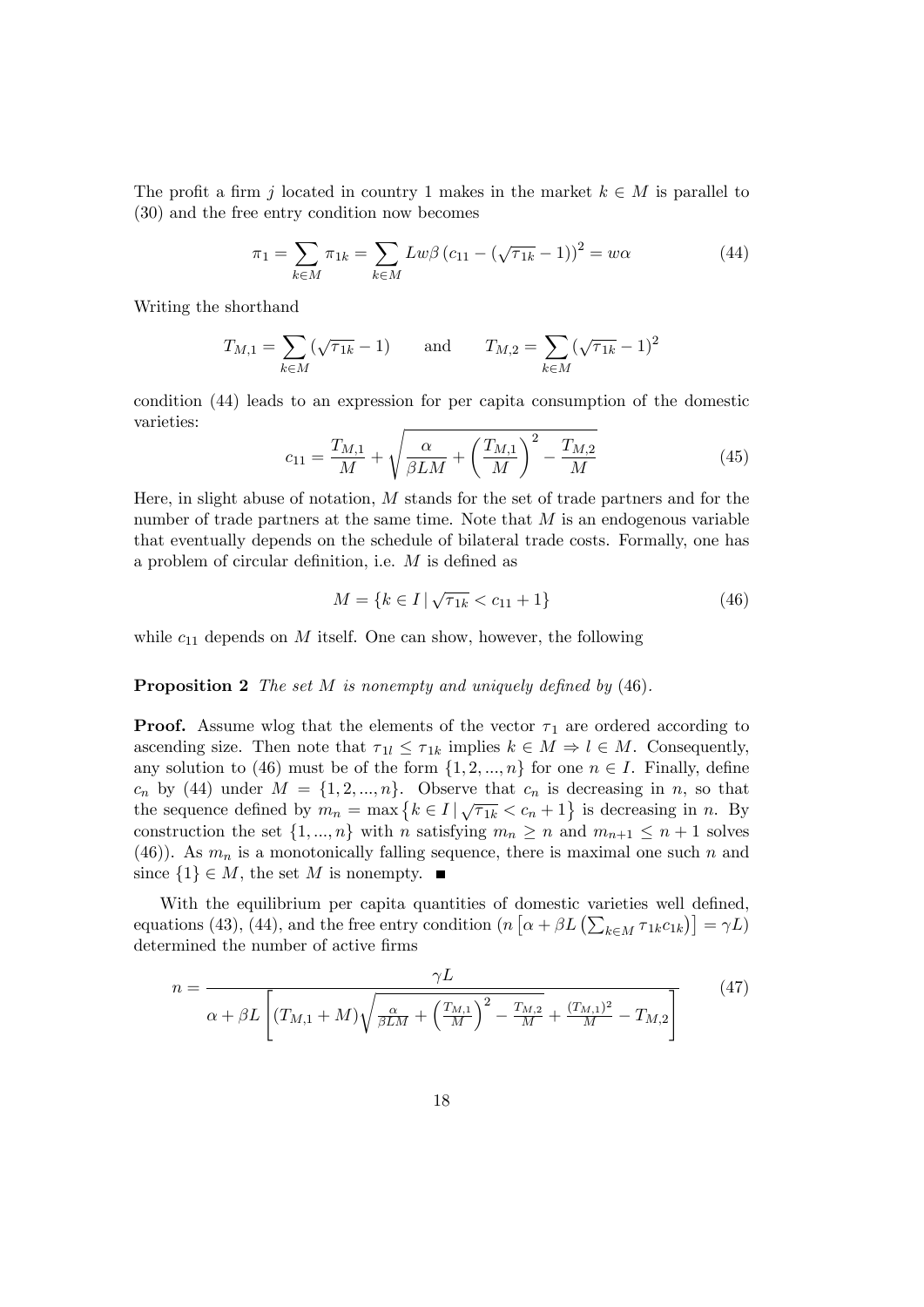Finally, using again consumers' optimality condition  $(43)$  and  $(45)$ , the trade share of country 1 can be expressed as

$$
e = 1 - \frac{np_{11}c_{11}}{np_{11} \sum_{k \in M} \sqrt{\tau_{1k}}c_{1k}} = 1 - \frac{1}{M} \left( 1 + \frac{T_{M,1}}{\sqrt{\frac{\alpha M}{\beta L} + (T_{M,1})^2 - MT_{M,2}}} \right) \tag{48}
$$

Equations (46) and (48) determine the representative country's number of trade partners and its trade share, the two key trade parameters which the present model aims to explain.

The set of a country's trade partners  $M$  depends on the model's parameters and may be any subset of the full set of countries I satisfying  $\{1\} \subset M$ . Just as in the two-country world trade costs can, if they are too high, impede bilateral trade. Intuition in the two-country model suggested that the inclination to pay for foreign varieties increases with the per capita consumption of the domestic varieties, as decreasing marginal utility from domestic varieties raised consumer's willingness to pay for the more expensive foreign ones. As population size L decreased and the ratio  $\alpha/\beta$  increased per capita consumption of a domestic variety one can conjecture that these parameters drive the contraction or expansion of the set of trade partners.

The second key variable, the trade share (48) equally is expected to rise in the ratio  $\alpha/(\beta L)$  not only since per capita consumption of foreign varieties increase relatively more than domestic varieties, but also since the set of trade partners expands. The dimension of trade partners - or source countries - constitutes an extra margin along which to expand trade volumes and amplifies the first effect.

The above considerations regarding the number of trade partners and the trade share prove right and the impact of population size and technology on these variables is summarizes in the following

#### Proposition 3 The trade share e and the number of trade partners M increases in  $\alpha/(\beta L)$ .

**Proof.** Note first that for any change in the set  $M$  condition (42) must be satisfied for the newcomer (dropout). Thus, the trade share as  $e = 1 - \frac{c_{11}}{Mc_{11} - c_{12}}$  $\frac{c_{11}}{Mc_{11}-T_{M,1}}$  is continuous at any change in the set  $M$ . By this observation and  $(45)$  it is sufficient to prove that the equilibrium  $c_{11}$  is increasing in  $\alpha/(\beta L)$ . By (45) this is trivially the case whenever M is constant.

For any change in the set M consider wlog an increase in  $M$ . Define  $m$  as the index of the lowest bilateral iceberg trade cost outside the set of trade partners, i.e.  $m = \operatorname{argmin}_{k \in I \setminus M} \{\tau_{1k}\}.$  Whenever M increases condition  $\sqrt{\tau_{1m}} = c_{11} + 1$  must hold and equation (44) is satisfied for both of the two sets M and  $M \cup \{m\}$ , implying that  $c_{11}$  is continuous. As the set of changes in M is countable, this proves that  $c_{11}$ is increasing in  $\alpha/(\beta L)$ .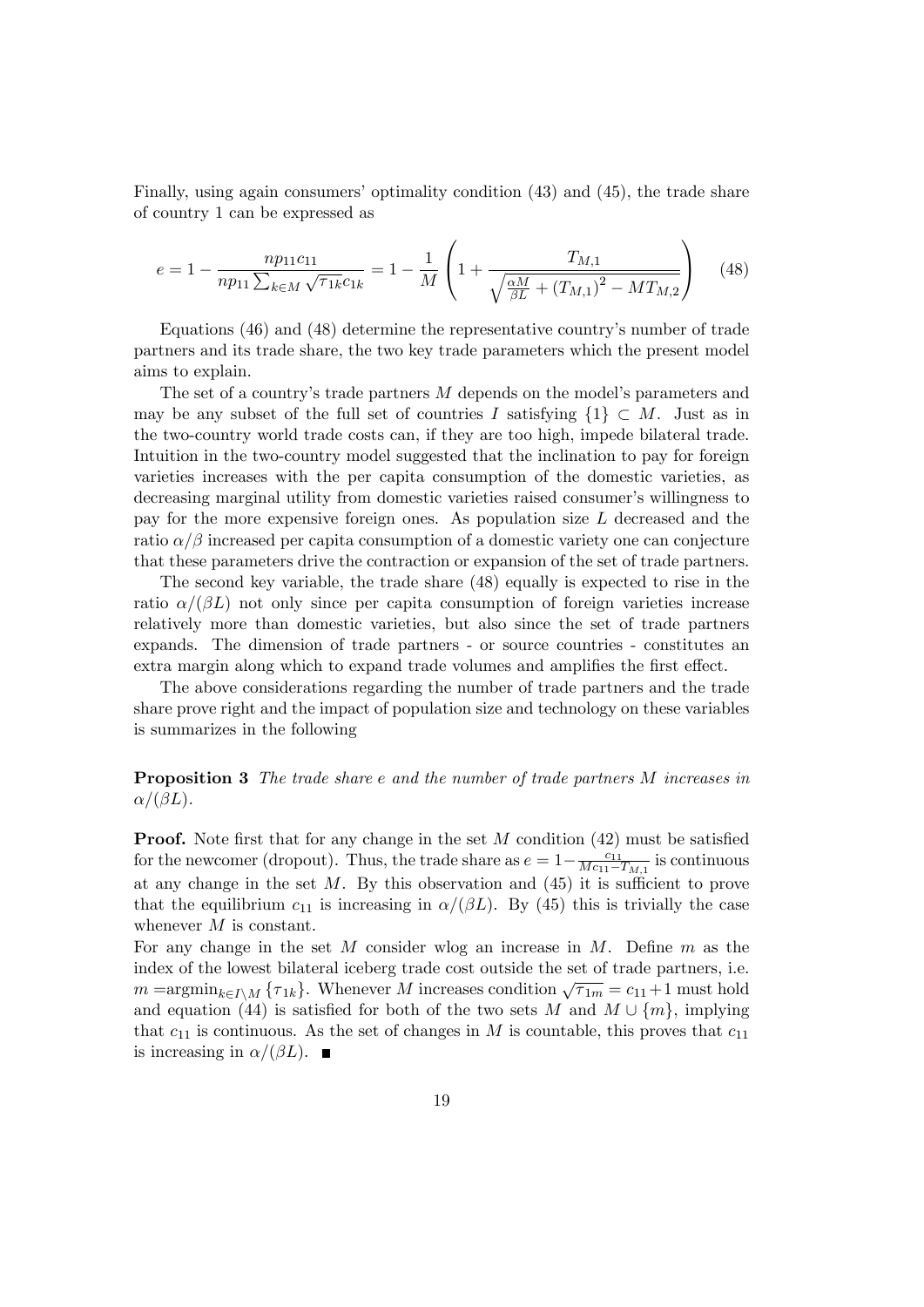Proposition 3 shows that the rise in trade share and the expansion of the set of trade partners are jointly driven by productivity growth at the margin. When the effect of this joint determinant is strong, it can induce the strong positive correlation between the rises in trade volumes and the number of source countries per good, which the data exhibit (see Figures 3 and 4). Moreover, it implies the common dynamics between per capita income and trade volumes that Ventura (2005) point at. Remember that the standard model of the New Trade Theory failed to address any of these patters of the trade data, so that the results presented in Proposition 3 constitute a considerable advance towards reconciling the theory with the data. Much mileage is made by assuming that consumers value variety, but derive only bounded marginal utility from them at zero consumption levels. Up to this point, however, the results remain purely qualitative and to complete the picture it is necessary to know how the model performs quantitatively, i.e. to evaluate whether it can jointly address the level and the rise in trade shares, the number of source countries per good and per capita income at reasonable the import elasticity.

To this aim the model will be calibrated to the US trade shares. An important parameter in the calibration is the import elasticity to tariffs, which is defined as

$$
\mathcal{E} = -(1+t)\frac{d}{dt}\ln(Q)
$$

where Q stands for the total imported quantity. With the optimal consumer choice  $(43)$ , the monopolist prices  $(33)$ , and the number of firms  $(47)$  this is

$$
Q = n \sum_{M \setminus \{1\}} c_{1k} = \left( \frac{(c_{11} + 1) \sum_{M \setminus \{1\}} \frac{1}{\sqrt{\tau_{1k}}} - (M - 1)}{\alpha + \beta L \left[c_{11}(T_{M,1} + M) - T_{M,2} - T_{M,1}\right]} \right)
$$

Now, how does this model square the data? To evaluate its performance a parallel exercise to that of the standard New Trade Model in section 2 is performed. The symmetric model of 20 identical economies is fed with population and trade cost data of the US between 1972 and 2000 (the US population equals about 1/20 of the world population in the time interval considered). Each country has a set of 19 potential trade partners and faces a vector of bilateral trade cost, which is assumed to be, up to reordering, identical across countries and is denoted by  $\tau = (\tau_1, \tau_2, \ldots, \tau_{M-1}).$ The  $\tau_m$  are ordered according to ascending values. Finally, the bilateral trade costs are a composite of tariffs t and transportation cost  $\delta$  and is assumed to take the linear form  $\tau_m = 1.4 + t + \delta (m/(M - 1))^{\sigma}$ . Each period, the value  $\delta$  is chosen such that the cif/fob measure implied by the model coincides with measure from the data. The parameter  $\gamma$  and the initial marginal productivity  $\beta_{1972}$  are chosen to calibrate the trade shares to the data at the initial and final period of the time interval considered. Figure 5b shows that with  $(\gamma, \beta_{1972}, \sigma) = (0.15, 14.39, 1.9)$  the multi-country model follows the time series satisfactorily with about the same success as the two-country model. A big improvement, however, concerns the implied import elasticity, which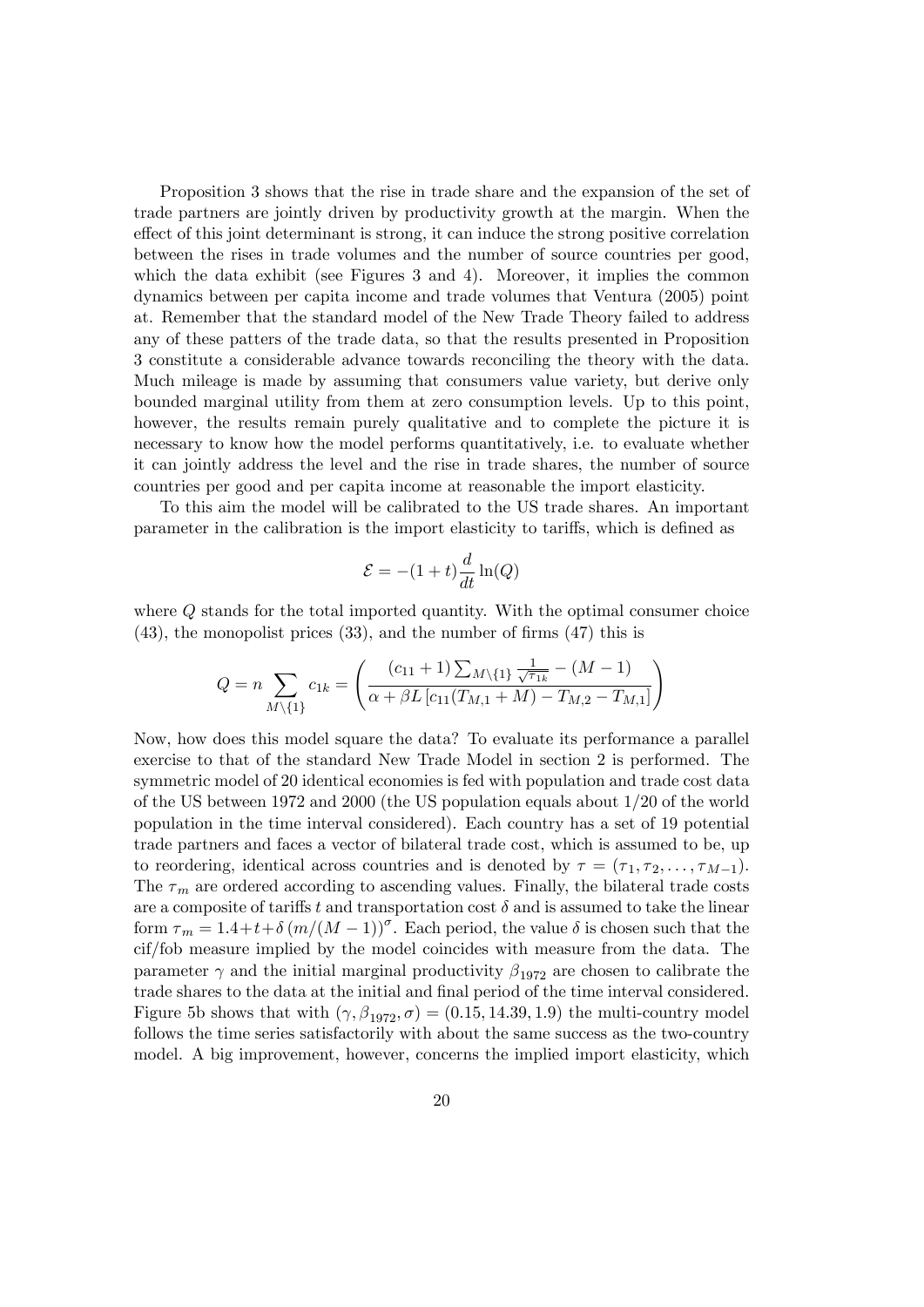now assumes a time-average of 3.7 with a peak of 8.8 at the start of the period and a minimum of 1.75 an the end of it. While the variance is high, the average import elasticity is close to the interval [2,3], which Yi (2003) puts forward as a realistic range.

The reason for this substantial improvement is the extension of trade along the dimension of source countries. Driven by improvements of marginal productivity  $(1/\beta)$ , consumers purchase not only larger quantities form previous trade partners (as in the two-country model) but open new trade relations and extend the number of source countries. Figure 5b illustrates these dynamics and compares the predictions of the model to that of the data (values in 1972 are normalized). This additional margin along which trade expands amplifies the impact of technological change, which therefore explains a larger part of the increase in trade shares. The remaining part to be accounted for by the reductions in trade cost therefore shrinks, and the implied import elasticity falls.

As in the standard New Trade Model with 20 countries, the measured cif/fob values and the implied "real" transport cost  $\delta$  differ considerably. The reason for this is now twofold. First, as in the standard model, an exogenous drop in  $\delta$  induces consumers to increase their purchases of foreign varieties relatively more. Second, and in addition, the model with bounded marginal utility predicts that increases in marginal productivity induce consumers to buy from more distant locations. Both of these effects tend to increase the expenditure on transportation, and imply an upward bias of the conventional cif/fob measure of trade cost from the 'real' values so that the implies latter ones fall by more that the data suggest.<sup>9</sup> Despite this second amplifying effect that stems from the technological change, the fraction of the rise in trade shares explained in by the drop in transportation is now  $44\%$ , which is still larger that what the estimations of Baier and Bergstrand (2001) imply (around one fourth, about a third of the impact that tariffs have), yet much below the 80% the standard New Trade Model of the previous section implied.

In sum, the model can explain two strong and important trends of trade data reasonable parameter values: first, the massive growth of trade shares at modest fall of trade costs and second the small fraction of trade relations that the average country engages in. It suggests technological progress as the core determinant of both variables and thereby generates two additional patterns of international trade data: first, the correlation between trade shares and per capita income and second, the correlation between the increases of trade volumes and the number of source countries.

Two clarifying remarks are in order. The first one concerns the nature of pro-

 $9^9$  Given the modeled effects are strong, conventional measures tend to understate the drop in trade costs substantially. These systematic measurement problems may be worth to analyze in detail in empirical work. In particular, an evaluation of their role in estimates like Baier and Bergstrand (1999) seems appropriate. But such an analysis is clearly outside the scope of the present paper.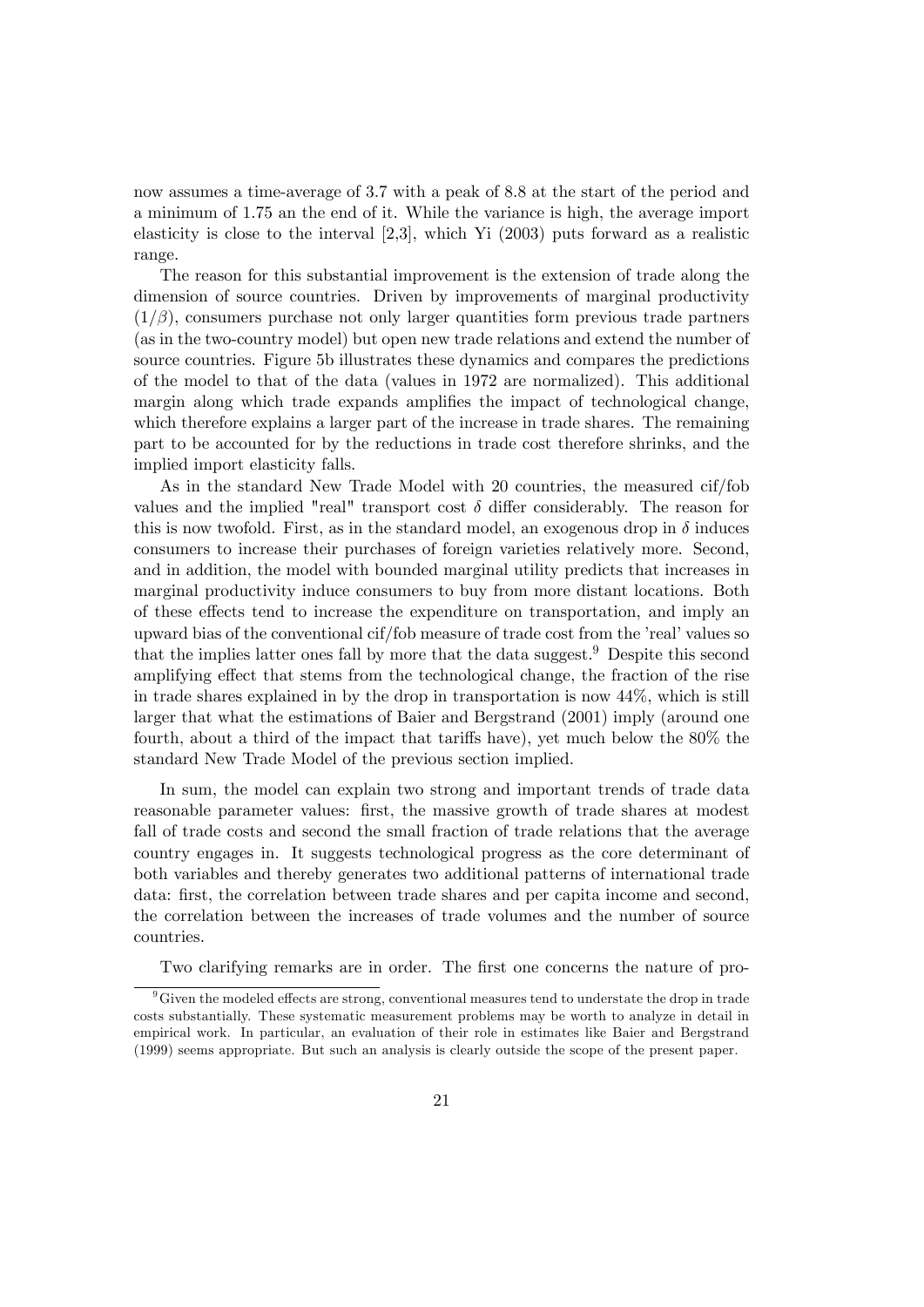ductivity growth, which was assumed to affect manufacturing efficiency only and leave entry cost unchanged. The model's direct implication that stronger increasing returns (i.e. a higher ratio of setup cost over marginal cost) imply larger trade volumes is confirmed empirically in a cross section analysis by Harrigan (1994). A time-series analysis, however, that justifies this central assumption and could lend support to the hypothesis of a strong causal effect of productivity growth on trade volumes is still to be performed. The second remark concerns previous attempts to evaluate the role of non-homothetic preferences on trade volumes. These effects are generally estimated to be small (see Bergstrand (1990) and Bergoeing and Kehoe (2003) among others). However, these quantitative studies consistently based on Stone-Geary type preferences between a homogeneous good and a composite of varieties. Consequently, they suffer from the drawback of the Krugman (1980) model in a slightly modified version: any country with positive trade share imports all tradable varieties from all other trading countries. Thus, these models rule out the existence of a non-trivial fraction of imported varieties over world tradables and thereby an endogenous expansion of the set of trade partners. The difference in the performance of the two-country and the multi-country model made clear, however, that this expansion of the set of trade partners bears a good part of the calibration's success. This qualitative difference may explain the strong discrepancy between the findings in those previous and the present paper. It finally suggests that future empirical studies should include the effect that stems from an expansion of the set of trade partners.

#### 3.4 An Asymmetric Multicounty World

This final generalization of the model considers the multi-country model under asymmetric country size and trade costs. Denote country i's vector of gross iceberg trade cost with  $\tau_i = (\tau_{i1}, \tau_{i2}, \ldots, \tau_{iI})$ . Remember the monopolist prices in an asymmetric model (33), which implied under individual optimization that

$$
\frac{c_{ij} + 1}{c_{ik} + 1} = \sqrt{\frac{\tau_{ji} w_j}{\tau_{ki} w_k}}\tag{49}
$$

whenever  $c_{ij}$  and  $c_{ik}$  are positive. Note that consumption of domestic varieties is not necessarily positive, as relative prices can vary dramatically with wages differentials. which, in turn, are determined by relative country sizes, trade costs and technology.

Further, the set of countries country  $i$  imports from,  $M_i$ , need not in general coincide with  $E_i$ , the set of countries it exports to. To define both sets, write first

$$
i_o = \operatornamewithlimits{argmin}\limits_{k \in I} \left\{ \sqrt{\tau_{ki}} w_k \right\}
$$

so that varieties from  $i<sub>o</sub>$  are the cheapest in country i. Then write

$$
M_i = \left\{ k \in I \, | \, c_{i_o i} + 1 > \sqrt{\tau_{k i} w_k / (\tau_{i_o i} w_{i_o})} \right\} \tag{50}
$$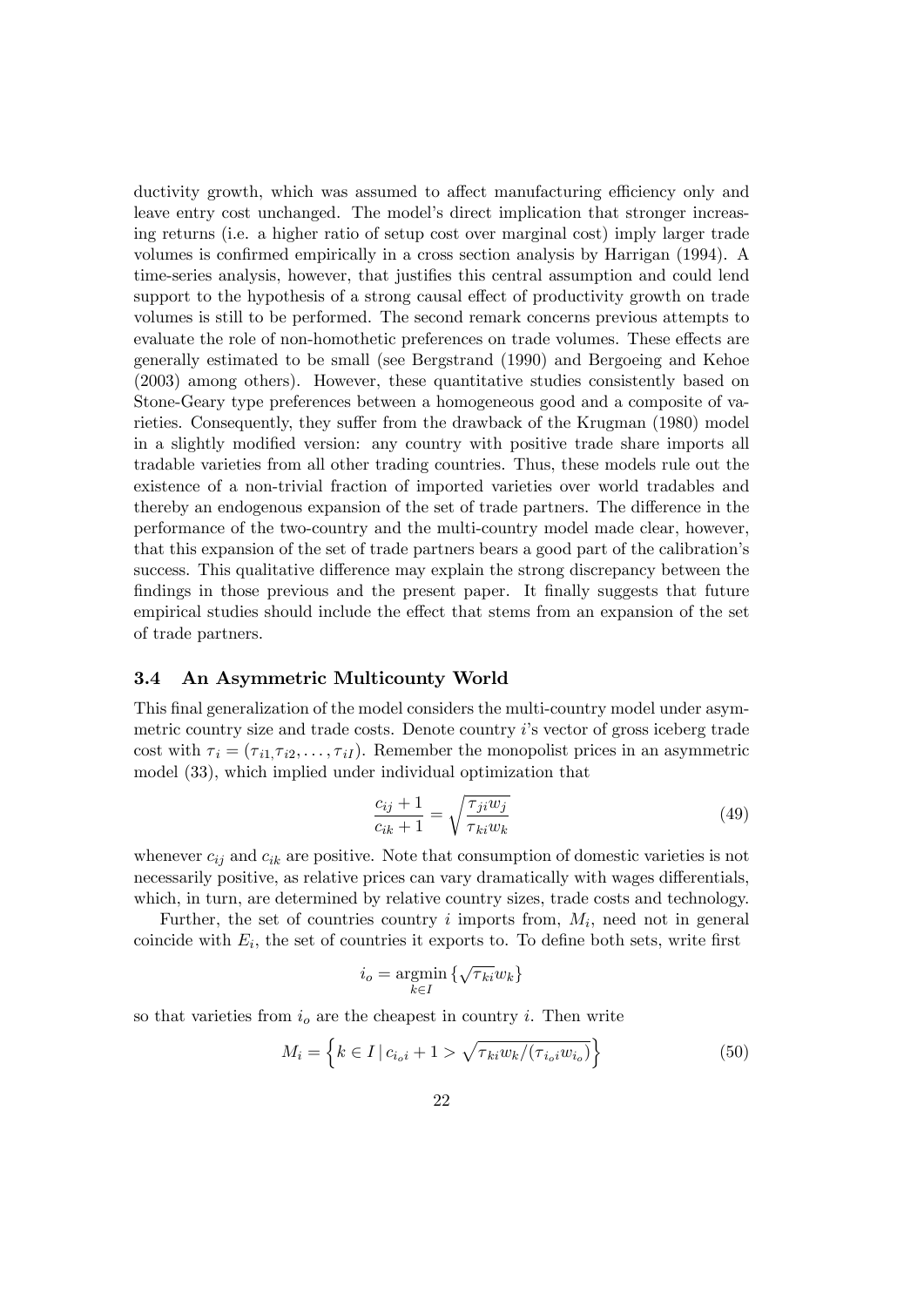and

$$
E_i = \left\{ k \in I \, | \, c_{k_o k} + 1 > \sqrt{\tau_{ik} w_i / (\tau_{k_o k} w_{k_o})} \right\}
$$
(51)

With the monopolist prices  $p_{ik} = (c_{ki} + 1)\beta w_i$  of firms in country i selling in market  $k$ , generic profits from market  $k$  are still

$$
\pi_{ik} = L_k \tau_{ik} \beta w_i c_{ki}^2
$$

so that the free entry condition in country i remains

$$
\sum_{k \in E_i} L_k \tau_{ik} c_{ki}^2 = \alpha / \beta \tag{52}
$$

The resource constrain in country *i* requires

$$
n_i \left[ \alpha + \beta \sum_{k \in E_i} L_k \tau_{ik} c_{ki} \right] = L_i \tag{53}
$$

and finally the trade balance is  $n_i \sum_{k \in E_i} L_k \tau_{ik} p_{ik} c_{ki} = L_i \sum_{k \in M_i} n_k \tau_{ki} p_{ki} c_{ik}$  or

$$
\frac{\sum_{k \in E_i} L_k \tau_{ik}(c_{ki} + 1)c_{ki}}{\alpha/\beta + \sum_{k \in E_i} L_k \tau_{ik}c_{ki}} w_i = \sum_{k \in M_i} \frac{L_k \tau_{ki}(c_{ik} + 1)w_k c_{ik}}{\alpha/\beta + \sum_{m \in E_k} L_m \tau_{km}c_{mk}}
$$

With (52) this leads to

$$
w_i = \sum_{k \in M_i} \frac{L_k \tau_{ki}(c_{ik} + 1) w_k c_{ik}}{\sum_{m \in E_k} L_m \tau_{km}(c_{mk} + 1) c_{mk}}
$$
(54)

The system defined by (49) - (54) jointly determins the wages  $\{w_i\}_{i\in I}$ , the consumed quantities  $\{c_{ik}\}_{i,k\in I}$  the number of active firms in each country  $\{n_i\}_{i\in I}$  and the sets of supplied and supplying countries  $\{E_i\}_{i\in I}$  and  $\{M_i\}_{i\in I}$ .

NOTE: This section needs to be concluded.

#### 4 Conclusion

This paper has shown that a small and realistic twist in the demand structure goes a long way in explaining four strong and important empirical regularities that the workhorse model of the New Trade Theory fails to explain. These empirical patterns are the massive rise in trade shares, the small fraction of traded varieties countries import, the correlation between trade growth and per capita growth, and the parallel rise in the number of source countries per imported good and trade volumes, and finally the correlation between trade growth and per capita growth. By the paper's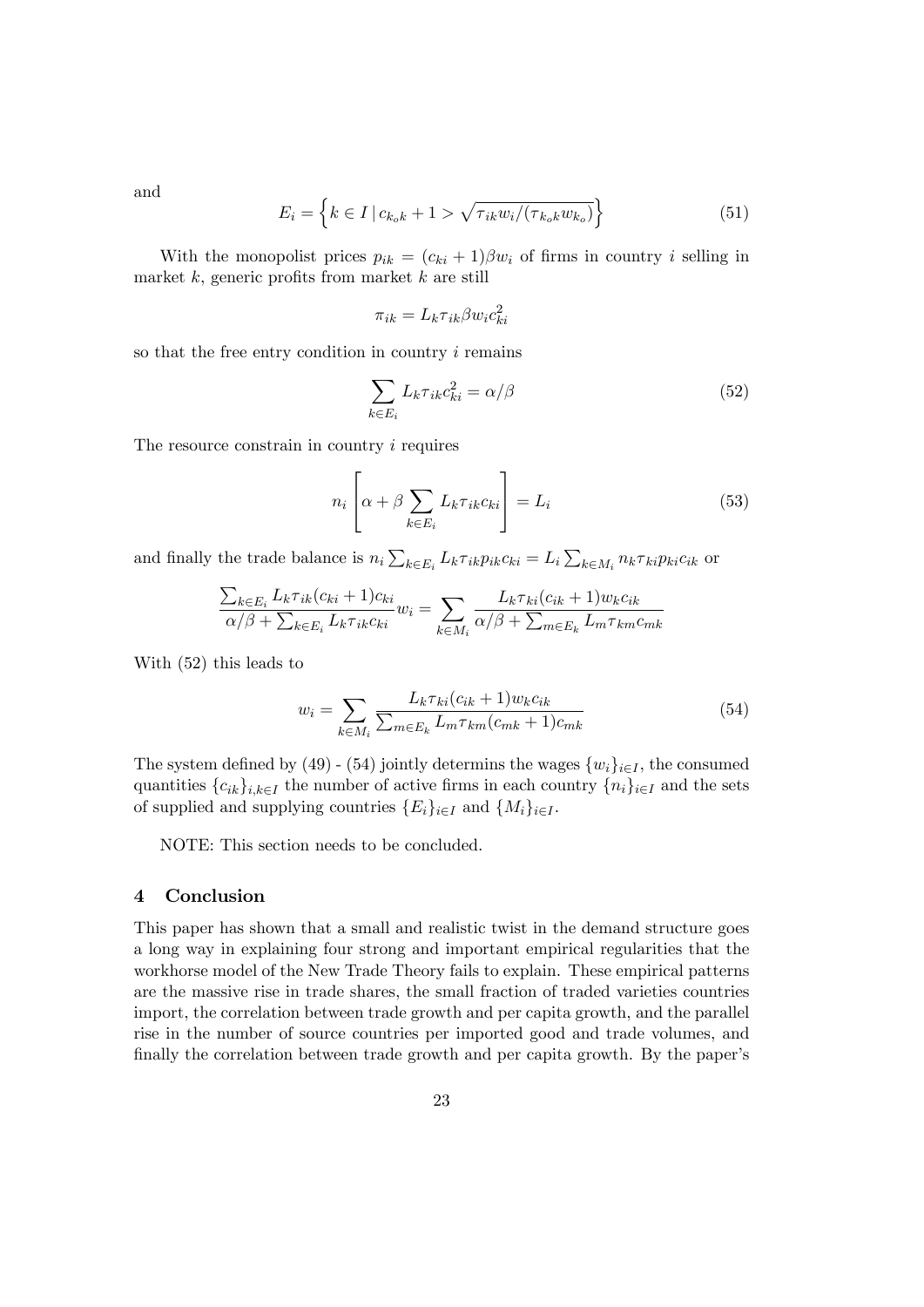key assumption marginal utility derived from each variety is bounded. This implies that varieties whose transport is very costly drop out of the individual's consumption basket. Technological progress that induces a higher per capita consumption of those varieties already consumed decreases marginal utility derived from them and makes consumers expand their consumption basket towards more expensive, foreign varieties. Therefore, such technological progress drives up the number of source countries per good, the trade share, and per capita income.

#### A Appendix

Existence of a solution to system  $(13)$ . Notice first that the system

$$
\sum_{k} \frac{L_k w_k \tau_{ik}^{1-\epsilon} w_i^{-\epsilon}}{\sum_{m} L_m \left(\tau_{mk} w_m\right)^{1-\epsilon}} = 1 \tag{A1}
$$

is homogeneous of degree zero in the wages and a potential solution can be normalized by setting  $w_1 = 1$ .

Now confirm that each term on the LHS of is decreasing in  $w_i$  and increasing in  $w_k$   $k \neq i$  and that LHS  $\rightarrow$  0  $(w_i \rightarrow \infty)$  and LHS  $\rightarrow \infty$   $(w_i \rightarrow 0)$  and hence for every vector  $(w_2, \ldots, w_{i-1}, w_{i+1}, \ldots, w_I) \in \mathbb{R}^{I-1}_+$  there is a unique solution

$$
w_i = \varphi_i(w_2, \dots, w_{i-1}, w_{i+1}, \dots, w_I)
$$

satisfying (A1). Moreover, the function  $\varphi_i : \mathbb{R}^{I-2}_+ \to \mathbb{R}_+$  is strictly increasing in all arguments.

Now write  $\bar{\tau} = \max_{ij} {\{\tau_{ij}\}}, \ \bar{w} = \max_{i} {w_i}, \ \hat{w} = \min_{i} {w_i} \}$  and  $\lambda_i = L_i / \sum_{k} L_k$ and check that

$$
w_i^\varepsilon \leq \bar \tau^{\varepsilon-1} \frac{\sum_k L_k w_k}{\sum_k L_k w_k^{1-\varepsilon}} \leq \bar \tau^{\varepsilon-1} \frac{\sum_k L_k w_k}{L_1} \leq \bar \tau^{\varepsilon-1} \frac{\bar w}{\lambda_1}
$$

and

$$
w^{\varepsilon}_i \geq \bar{\tau}^{1-\varepsilon} \frac{\sum_k \lambda_k w_k}{\sum_k \lambda_k w_k^{1-\varepsilon}} \geq \bar{\tau}^{1-\varepsilon} \lambda_1 \hat{w}^{\varepsilon-1}
$$

or

$$
\varphi_i(w_2,\ldots,w_{i-1},w_{i+1},\ldots,w_I) \leq \overline{\tau}^{(\varepsilon-1)/\varepsilon}(\overline{w}/\lambda_1)^{1/\varepsilon}
$$

and

$$
\varphi_i(w_2,\ldots,w_{i-1},w_{i+1},\ldots,w_I) \geq \overline{\tau}^{(1-\varepsilon)/\varepsilon}(\lambda_1 \hat{w}^{\varepsilon-1})^{1/\varepsilon}
$$

This implies

$$
\varphi_i : \left[ \lambda_1 / \bar{\tau}^{\varepsilon - 1}, \bar{\tau} / \lambda_1^{1/(\varepsilon - 1)} \right]^{I - 2} \to \left[ \lambda_1 / \bar{\tau}^{\varepsilon - 1}, \bar{\tau} / \lambda_1^{1/(\varepsilon - 1)} \right]
$$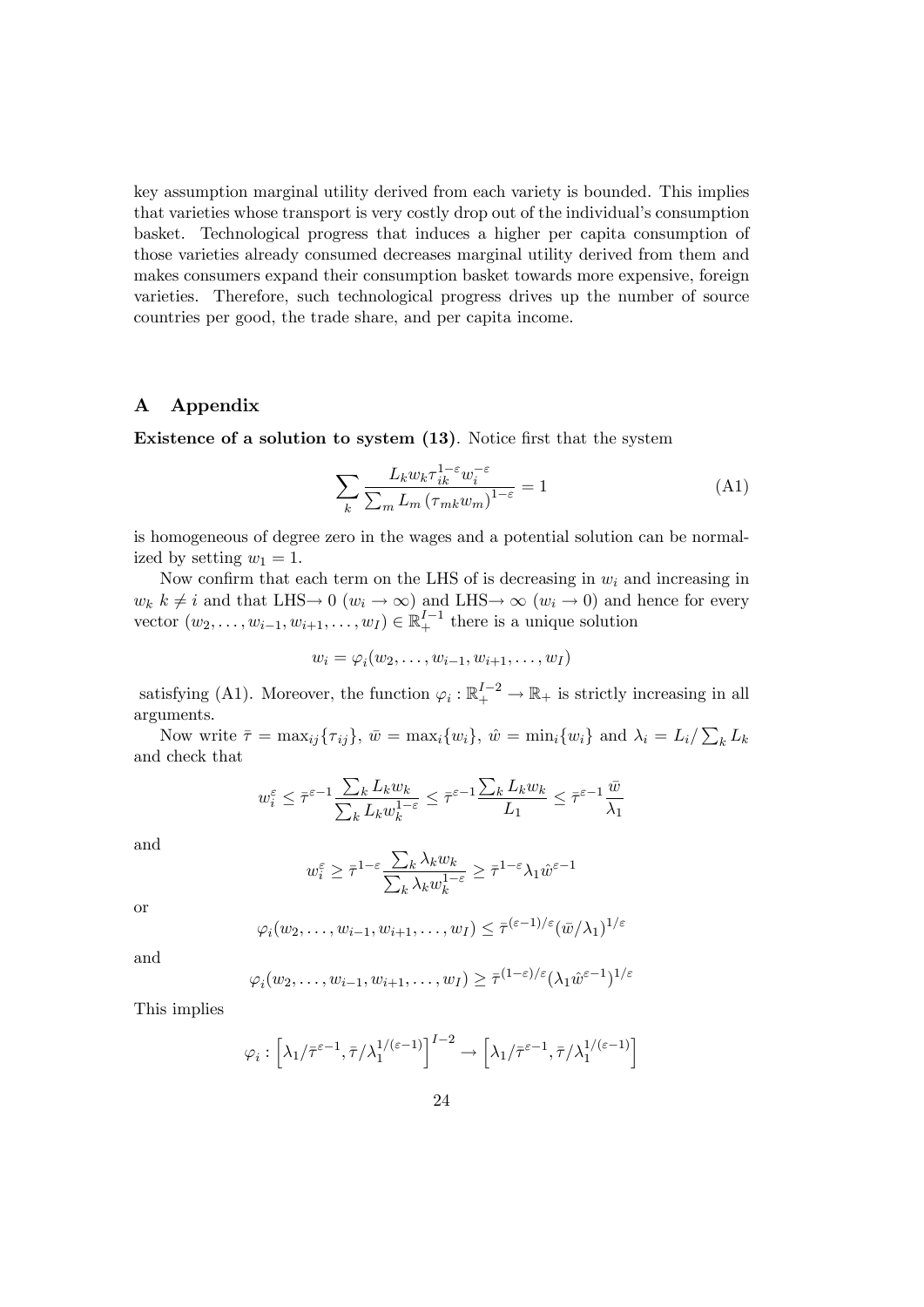Therefore, when  $P_i$  is the projection on the *i*-th component, the function  $\phi$  defined as

$$
\phi = \begin{bmatrix} P_2 \\ \vdots \\ P_{I-1} \\ \varphi_I \end{bmatrix} \circ \begin{bmatrix} P_2 \\ \vdots \\ P_{I-1} \\ P_I \end{bmatrix} \circ \dots \circ \begin{bmatrix} \varphi_2 \\ P_3 \\ \vdots \\ P_I \end{bmatrix} \begin{pmatrix} w_2 \\ w_3 \\ \vdots \\ w_I \end{pmatrix}
$$

satisfies  $\phi : [\lambda_1/\bar{\tau}^{\varepsilon-1}, \bar{\tau}/\lambda_1^{1/(\varepsilon-1)}]$  $I^{-1}$  $\rightarrow$  $\Big[\lambda_1/\bar{\tau}^{\varepsilon - 1}, \bar{\tau}/\lambda_1^{1/(\varepsilon - 1)}$  $\int_0^{I-1}$  and is strictly increasing in all arguments, as the functions  $\varphi_i$  are so. Thus,

$$
\phi(\lambda_1/\bar{\tau}^{\varepsilon-1},\ldots,\lambda_1/\bar{\tau}^{\varepsilon-1})\geq (\lambda_1/\bar{\tau}^{\varepsilon-1},\ldots,\lambda_1/\bar{\tau}^{\varepsilon-1})
$$

component by component. Applying  $\phi$  to both sides leads to  $\phi^2(\lambda_1/\bar{\tau}^{\varepsilon-1},...) \ge$  $\phi(\lambda_1/\bar{\tau}^{\varepsilon-1},\ldots)$  and by induction to

$$
\phi^{m+1}(\lambda_1/\bar{\tau}^{\varepsilon-1},\ldots,\lambda_1/\bar{\tau}^{\varepsilon-1}) \geq \phi^m(\lambda_1/\bar{\tau}^{\varepsilon-1},\ldots,\lambda_1/\bar{\tau}^{\varepsilon-1})
$$

so that, as each component of  $\phi^m$  is bounded above, the monotone components of  $\phi^{m+1}(\lambda_1/\bar{\tau}^{\varepsilon-1},\ldots,\lambda_1/\bar{\tau}^{\varepsilon-1})$  converge to  $(w_2^*,\ldots,w_I^*)$ . This proves the existence of a fixpoint of  $\phi$ , which by construction is a solution to (A1).

Existence and Uniqueness of a solution to system  $(37)$ ,  $(40)$ , and  $(41)$ . First notice that there is nothing to show when (35) is violated. Now use (37) to write

$$
c_f = \sqrt{\frac{\alpha}{\beta L \tau} - \frac{L^*}{L \tau} (c_d^*)^2} \quad \text{and} \quad c_f^* = \sqrt{\frac{\alpha}{\beta L^* \tau} - \frac{L}{L^* \tau} c_d^2}
$$

with the function  $c_f$   $(c_f^*)$  decreasing in  $c_d^*$  (in  $c_d$ ). Then rewrite (41) as

$$
\frac{c_d+1}{c_f^*+1} - \tau \frac{c_f+1}{c_d^*+1} = 0
$$

The LHS is increasing in  $c_d$  and in  $c_d^*$ , so that  $c_d = g(c_d^*)$  is a decreasing function. Use (35) to check that  $c_f > 0$  at  $c_d \rightarrow \alpha/(\beta L)$ . Finally, write (40) as

$$
(c_d+1)\left(L\frac{c_d}{c_f^*}+L^*\tau\right)+\frac{\alpha}{\beta c_f^*}-\left\{(c_d^*+1)\left(L^*\frac{c_d^*}{c_f}+L\tau\right)+\frac{\alpha}{\beta c_f}\right\}=0
$$

By the above observations the LHS is decreasing in  $c_d$  with LHS  $\rightarrow \infty$  as  $c_d \rightarrow \alpha/(\beta L)$ and LHS $\rightarrow -\infty$  as  $c_d^* \rightarrow \alpha/(\beta L^*)$ . Thus, there is a unique solution for  $c_d$  and, solving backward, for  $c_d^*$  and finally for  $c_f$  and  $c_f^*$ .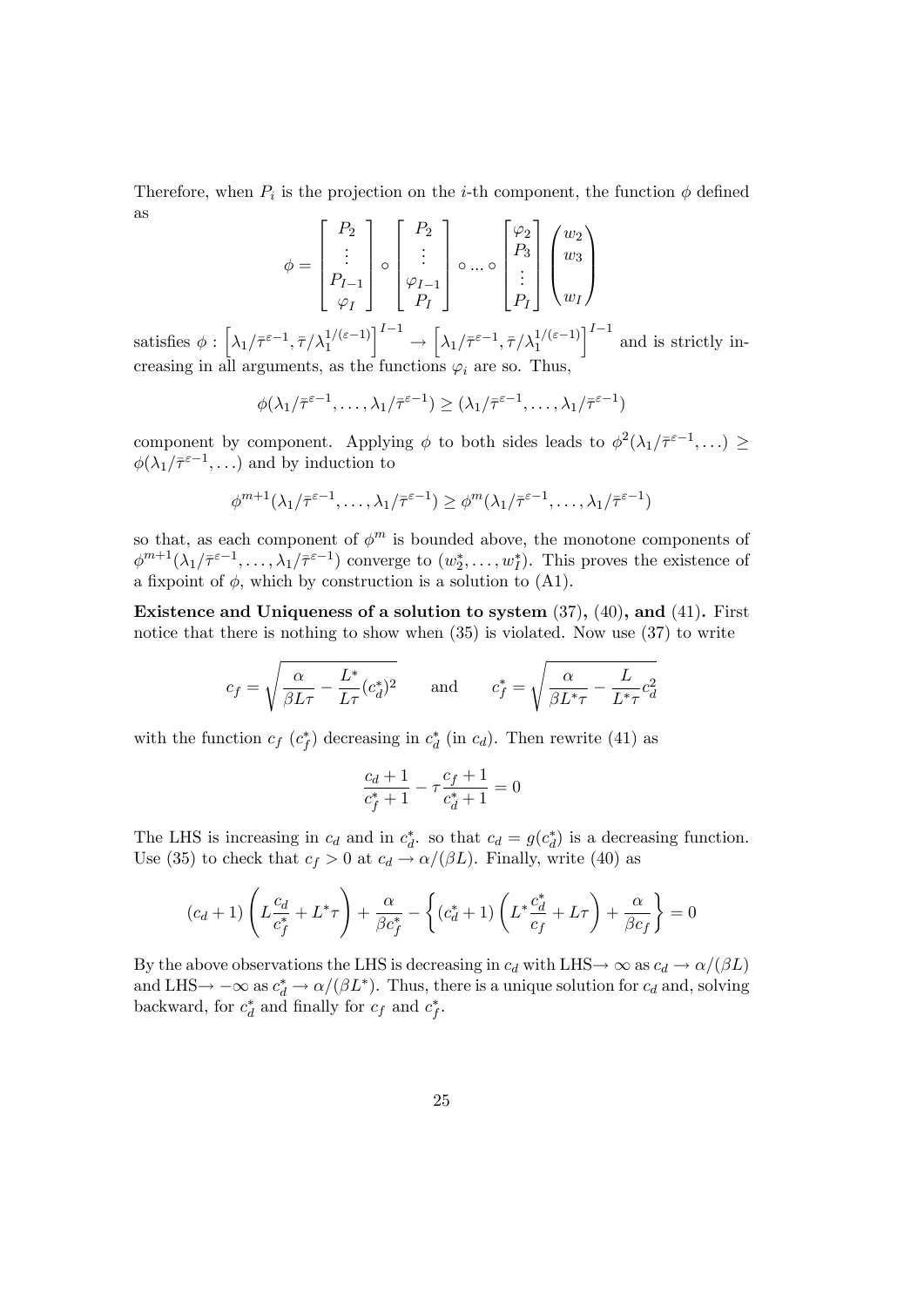#### B References

Acemoglu, D., and Ventura, J. 2002: "The World Income Distribution" Quarterly Journal of Economics, Vol. 117, No. 2, pp. 659-694

Anderson J. and van Wincoop E. 2003: "Gravity with Gravitas: A Solution to the Border Puzzle" American Economic Review, Vol. 93, 1, pp. 170-192

Anderson J. and van Wincoop E. 2004: "Trade Costs" Journal of Economic Literature, Volume 42, No. 3, pp. 691-751

Baier, S. and Bergstrand, J. 2001: "The Growth of World Trade: Tariffs, Transport Costs, and Income Similarity" Journal of International Economics, Vol. 53, pp. 1-27

Backus, D., Kehoe, P., and Kydland, F. 1994: "Dynamics of the Trade Balance and the Terms of Trade: The J-Curve?" American Economic Review, Vol. 84, 1, pp. 84-103

Baumol, W. J. 1973: "Income and Substitution Effects in the Linder Theorem" Quarterly Journal of Economics, Vol. 87, No. 4, pp. 629-633

Bergoeing R., Kehoe T. J., Strauss-Kahn V., and Yi K-M 2004: "Why Is Manufacturing Trade Rising Even as Manufacturing Output is Falling?" American Economic Review, 94, pp. 134-138

Bergoeing R. and Kehoe T. J. 2003: "Trade Theory and Trade Facts" Federal Reserve Bank of Minneapolis, Research Department Staff Report 284

Bergstrand, J. 1990: "The Heckscher-Ohlin-Samuelson Model, the Linder Hypothesis, and the Determinants of Bilateral Intra-Industry Trade" Economic Journal, Vol. 100, pp. 1216-1229

Broda, Christian and Weinstein, David E. 2004: "Globalization and the Gains From Variety" NBER WP10314

Broda, Christian and Weinstein, David E. 2004: "Variety Growth and World Welfare" American Economic Review, Vol. 94, 2, pp. 139-144

Corsetti, G., Martin, P. and Pesenti, P. 2005: "Productivity Spillovers, Terms of Trade and the 'Home Market Effect'" NBER WP 11165

Chaney, T., 2006: "Distorted Gravity: Heterogeneous Firms, Market Structure and the Geography of International Trade" mimeo.

Cuñat, A., and Maffezzoli, M. 2003: "Can Comparative Advantage Explain the Growth of US Trade?" IGIER WP 241

Dornbusch, R., Fischer, S., and Samuelson P. A. 1980: "Heckscher-Ohlin Trade Theory with a Continuum of Goods" Quarterly Journal of Economics, Vol. 95, No. 2, pp. 203-224

Dornbusch, R., Fischer, S., and Samuelson P. A. 1977: "Comparative Advantage, Trade, and Payments in a Ricardian Model with a Continuum of Goods" American Economic Review, Vol. 67, No. 5, pp. 823-839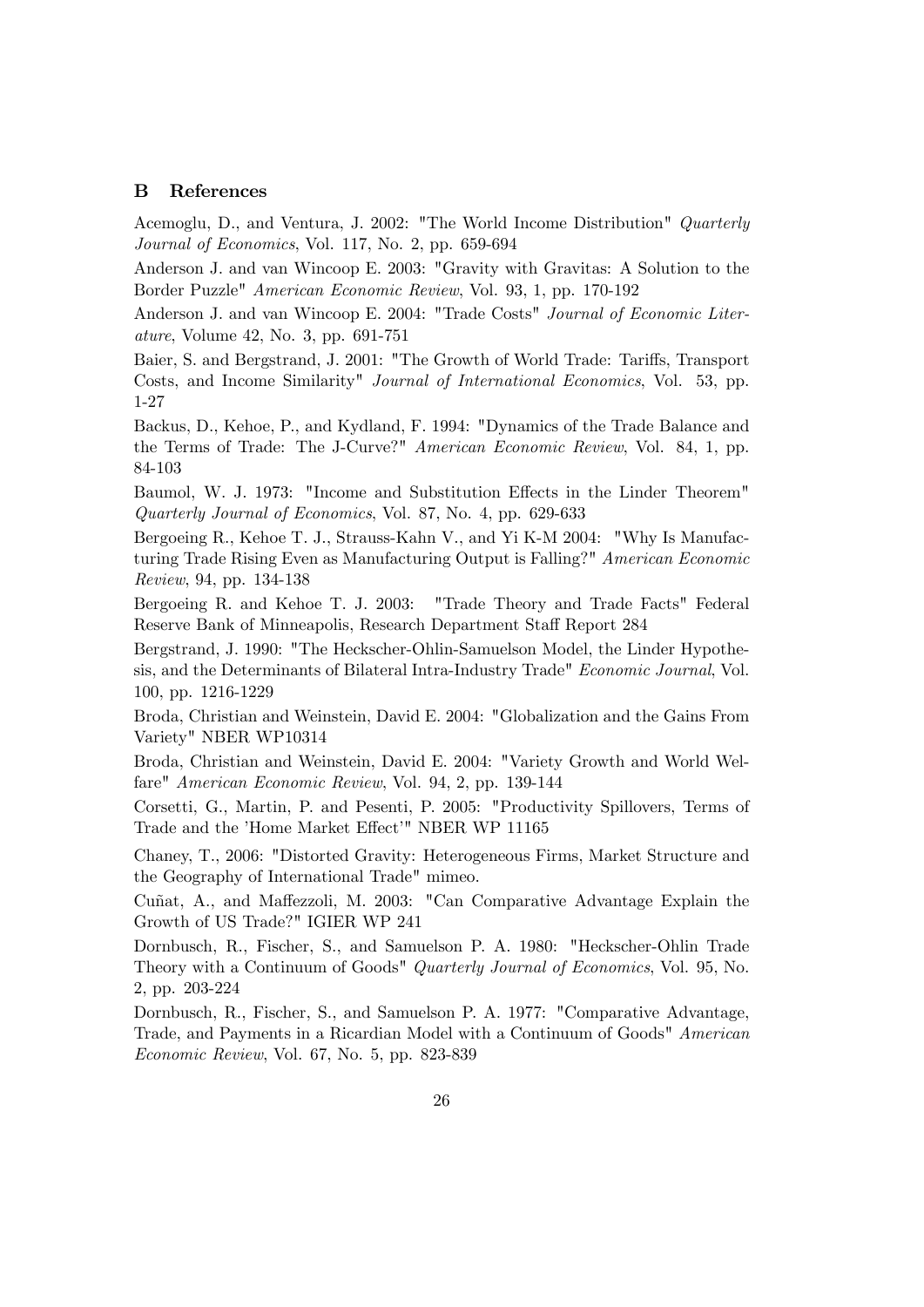Eaton, J. and Kortum, S. 2002: "Technology, Geography, and Trade" Econometrica Vol. 70, No. 5, pp. 1741-1779

Evenett, S. J., and A. J. Venables, 2002: "Export Growth in Developing Countries: Market Entry and Bilateral Trade Flows" mimeo

Feenstra, R., Romalis, J., and Schott, P. 2002. "U.S. Imports, Exports and Tariff Data 1989-2001" NBER WP 9387.

Feenstra, R., Lipsey, R., Deng, H., Ma, A., and Mo, H. 2005: "World Trade Flows 1962-2000" NBER WP 11040.

Harrigan, J. 1994: "Scale Economies and the Volume of Trade" Review of Economics and Statistics, vol. 76, pp. 321-328

Helpman, E. and Krugman, P. 1985: Trade Policy and Market Structure, MIT press, Massachusetts

Haveman, J. and Hummels, D., 1999: "Alternative Hypothesis and the Volume of Trade: Evidence on the Extent of Specialization", Purdue University

Hummels, D. 1999: "Have Internatioanl Transportation Costs Declined?" University of Chicago

Hummels, D., and Klenow, P. J., 2005: "The Variety and Quality of a Nation's Exports" American Economic Review, 93, 3, pp. 704-723

Hunter, L. C., and Markusen, J. R.: "Per-Capita Income As a Determinant of Trade", in Feenstra, R. (ed.) Empirical Methods for International Trade, MIT Press 1988

Kehoe, T. and Ruhl, K. 2002: "How Important is the New Goods Margin in Internatioanl Trade?" Staff Report 324, Federal Reserve Bank of Minneapolis

Klenow, P. J., and Rodríguez-Clare, A. 1997: "Quantifying the Gains fron Trade Liberalization", mimeo Stanford University

Krugman, P. 1980: "Scale Economies, Product Differentiation, and the Pattern of Trade" American Economic Review, 70, pp. 950-959

Krugman, P. 1995: "Growing World Trade: Causes and Consequences" Brookings Papers on Economic Activity, 1, pp. 327-376

Melitz, M. 2003: "The Impact of Trade on Intra-Industry Reallocations and Aggregate Industry Productivity" Econometrica Vol. 71, No. 6, pp. 1695-1725

Piketty, T. and Saez, E. 2003: "Income Inequality in the United States 1913-1998" Quarterly Journal of Economics

Ruhl, K. 2005: "Solving the Elasticity Puzzle in International Ecoomics" mimeo University of Texas at Austin

Schmitt, N. and Yu, Z. 2002: "Horizontal Intra-Industry Trade and the Growth of International Trade" University of Nottingham, mimeo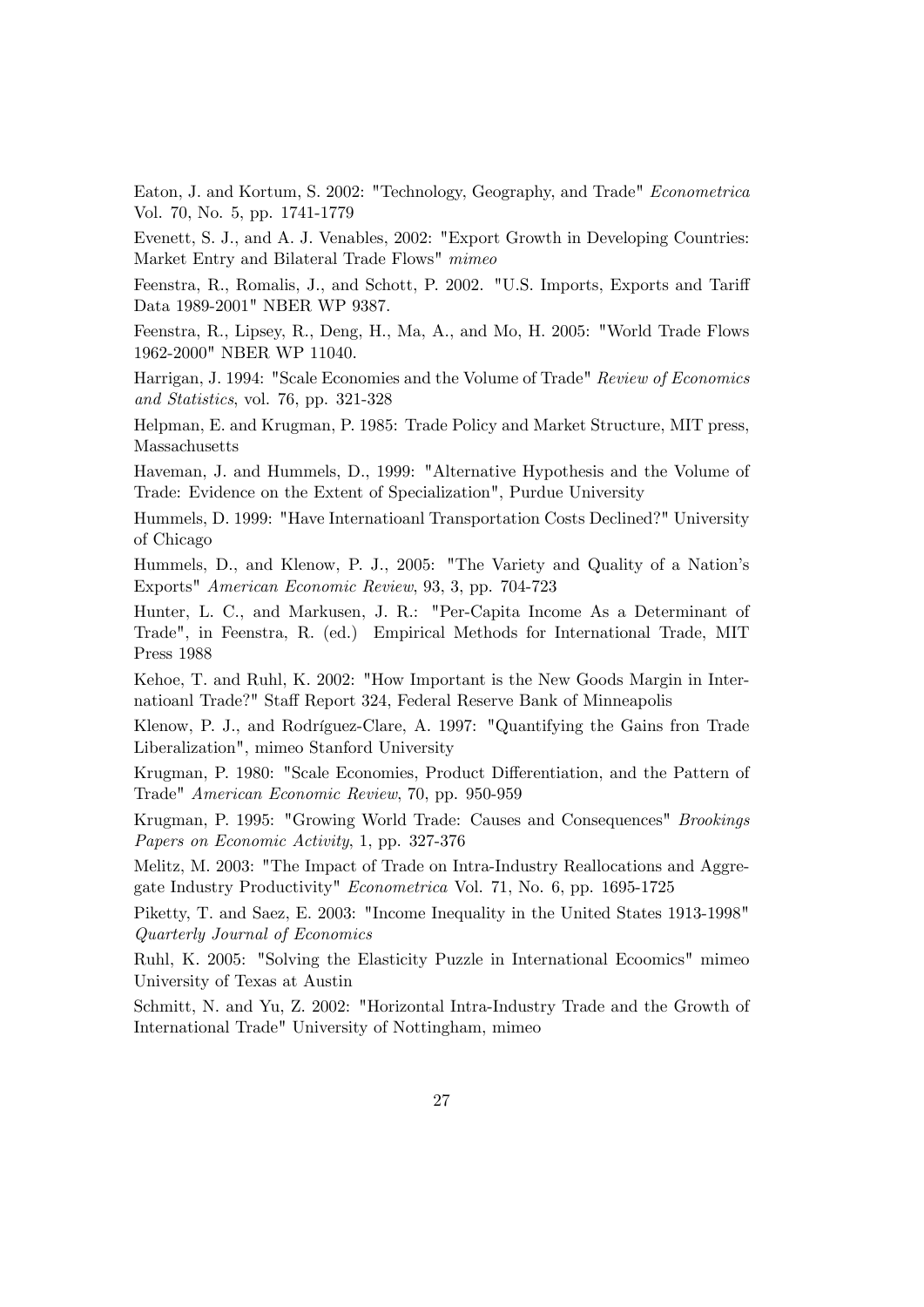Thursby, J. G. and Thursby, M. C. 1987: "Bilateral Trade Flows, the Linder Hypothesis, and Exchange Risk" Review of Economics and Statistics, Vol. 69, No. 3, pp. 488-495

Stokey, N. 1988: "Learning by Doing and the Introduction of New Goods" Journal of Political Economy, Vol. 96, pp. 701-717

Ventura, J. 2006: "A Global View of Economic Growth" Handbook of Economic Growth, vol. 1B, Aghion P. and Durlauf S. N. (eds.), Elsevier B. V.

Yi, K.-M. 2003: "Can Vertical Specialization Explain the Growth of World Trade?" Journal of Political Economy, Vol. 111, No.1, pp. 52-102

Young, A. 1991: "Learning by Doing and the Dynamic Effects of International Trade" Quarterly Journal of Economics, Vol. 106, No. 2, pp. 369-405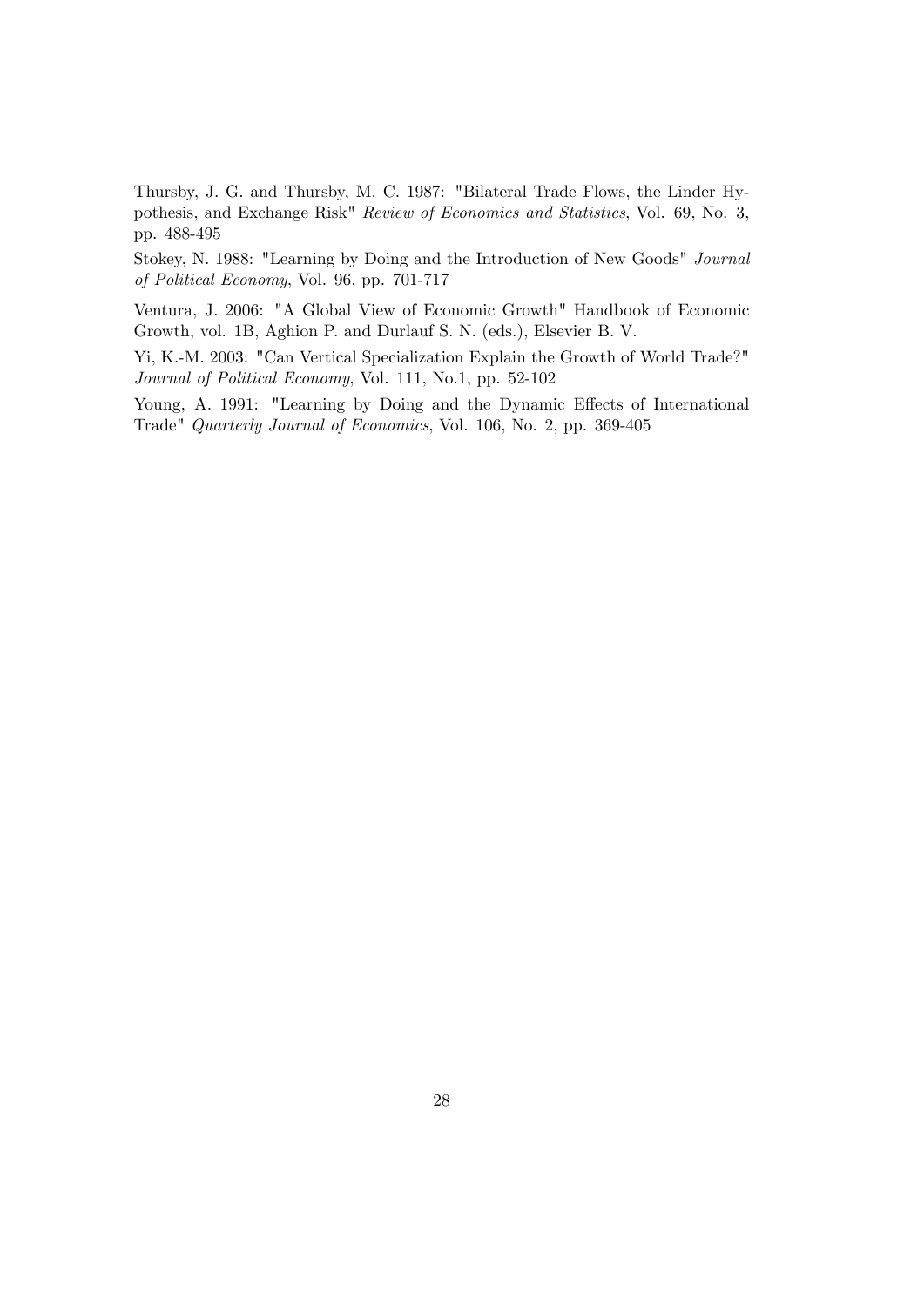# Figure 1a

### Per Capita Income and Non-Oil Import Shares









Data: PWT 6.1 and Feenstra et al (2005)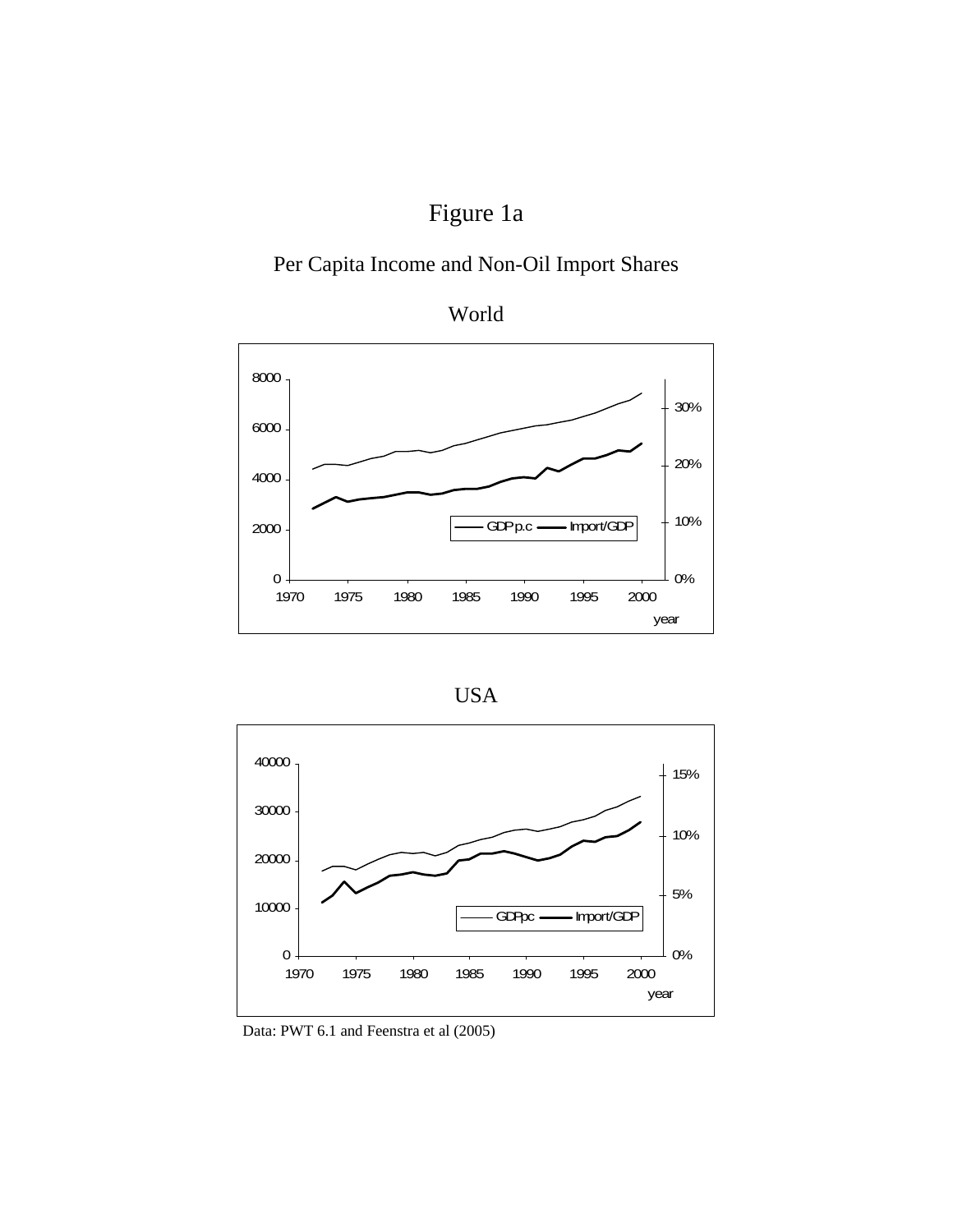

Data: Feenstra et al (2002)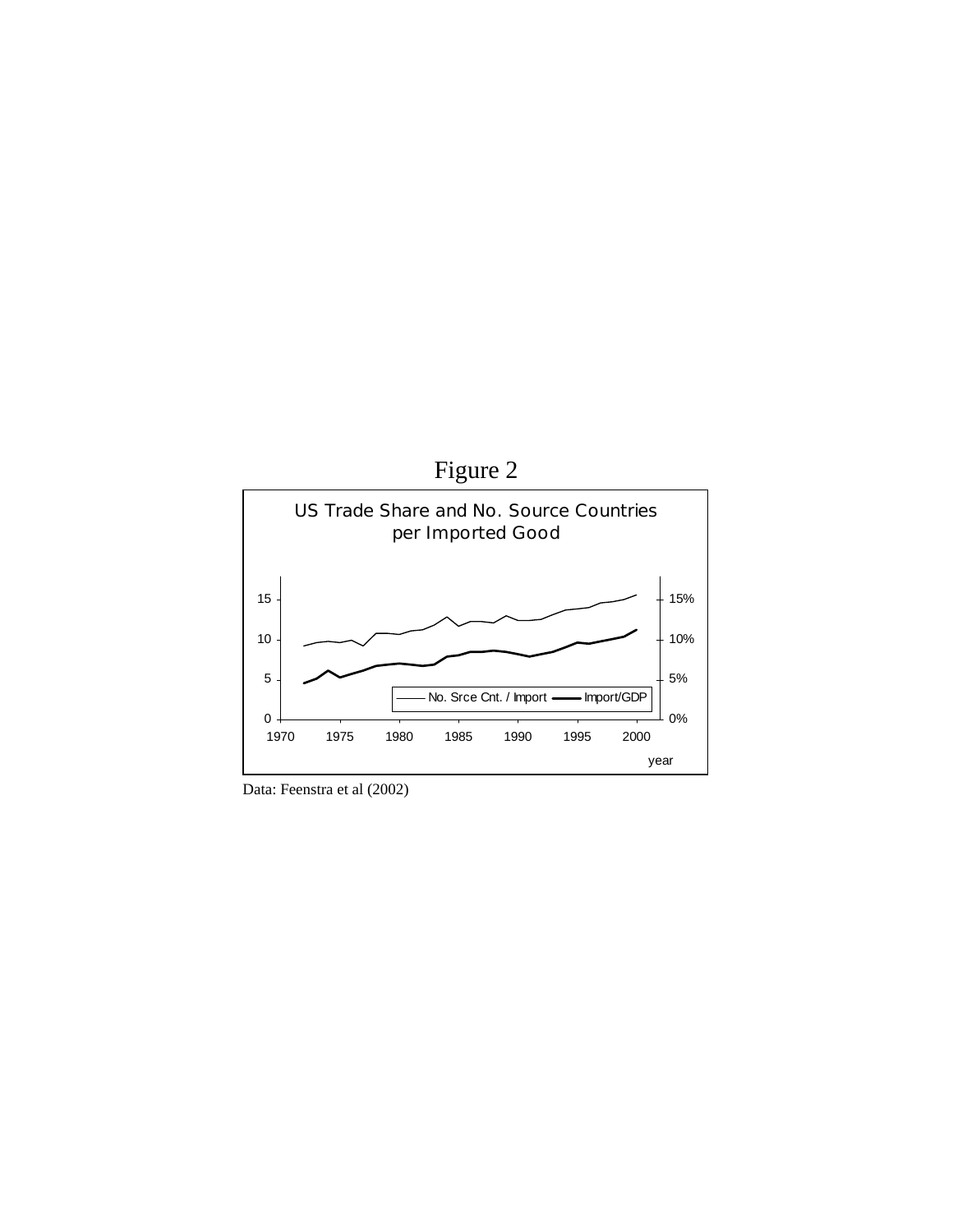# Figure 3a

### Growth in Import Volume and Growth in No. of Source Countries for US by Good

Intensive Margin







Data: Feenstra et al (2002)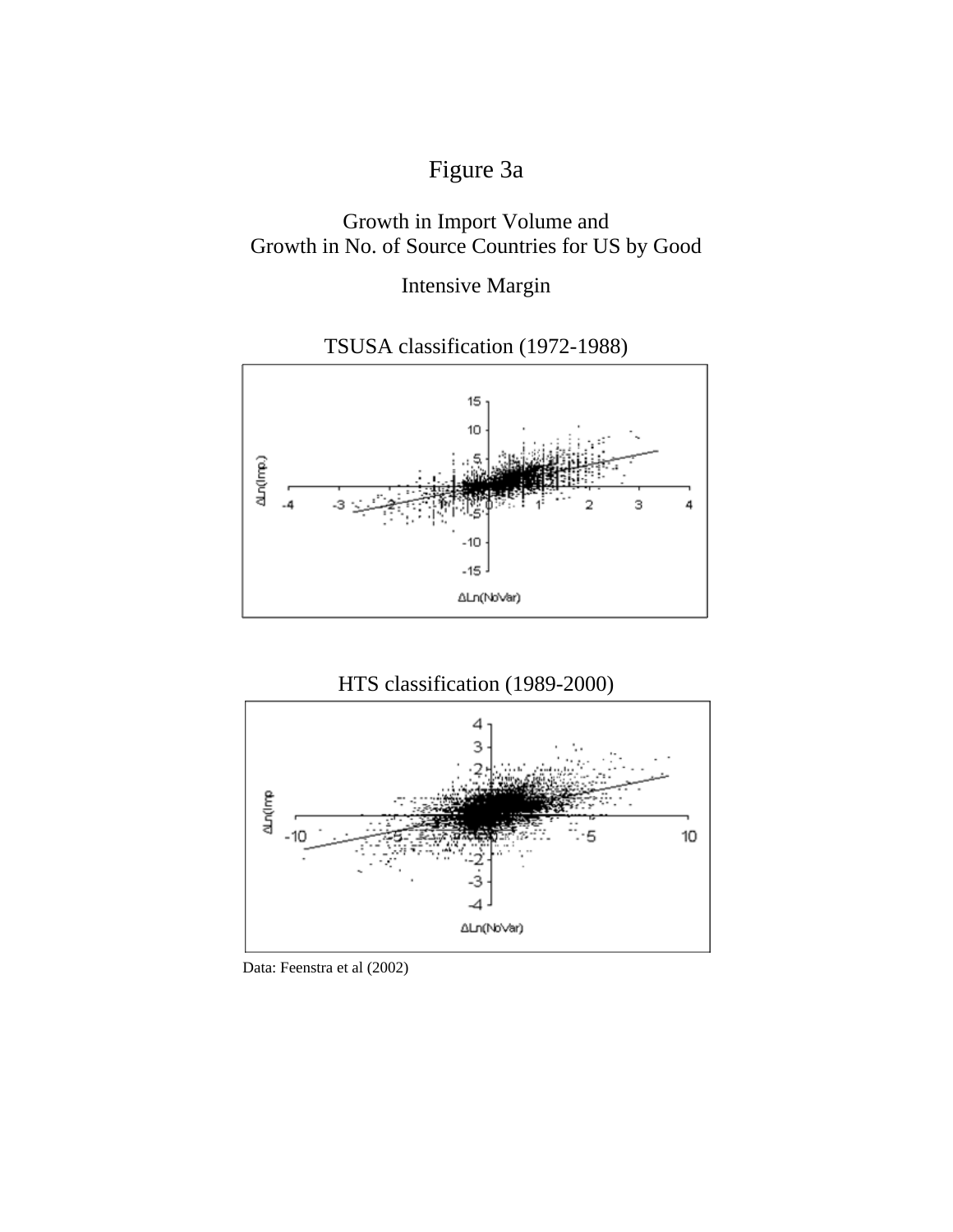# Figure 3b

### Growth in Import Volume and Growth in No. of Source Countries for US by Good

Extensive Margin



TSUSA classification (1972-1988)

### HTS classification (1989-2000)



Data: Feenstra et al (2002)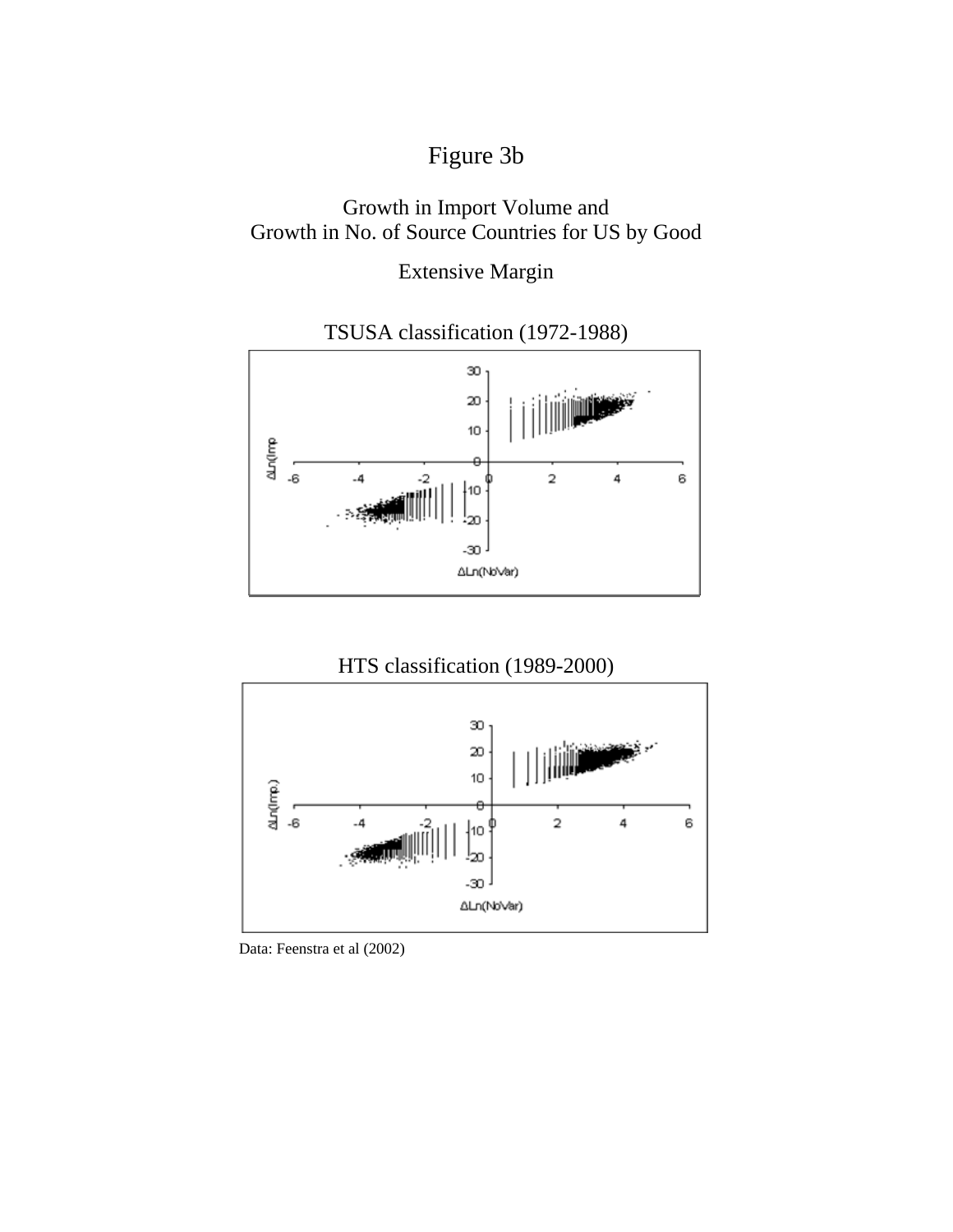# Figure 4

### Change in Import Volume and Number of Source Countries By Country and Sector (1972 - 2000)



Intensive Margin

Extensive Margin



Data: Feenstra et al (2005)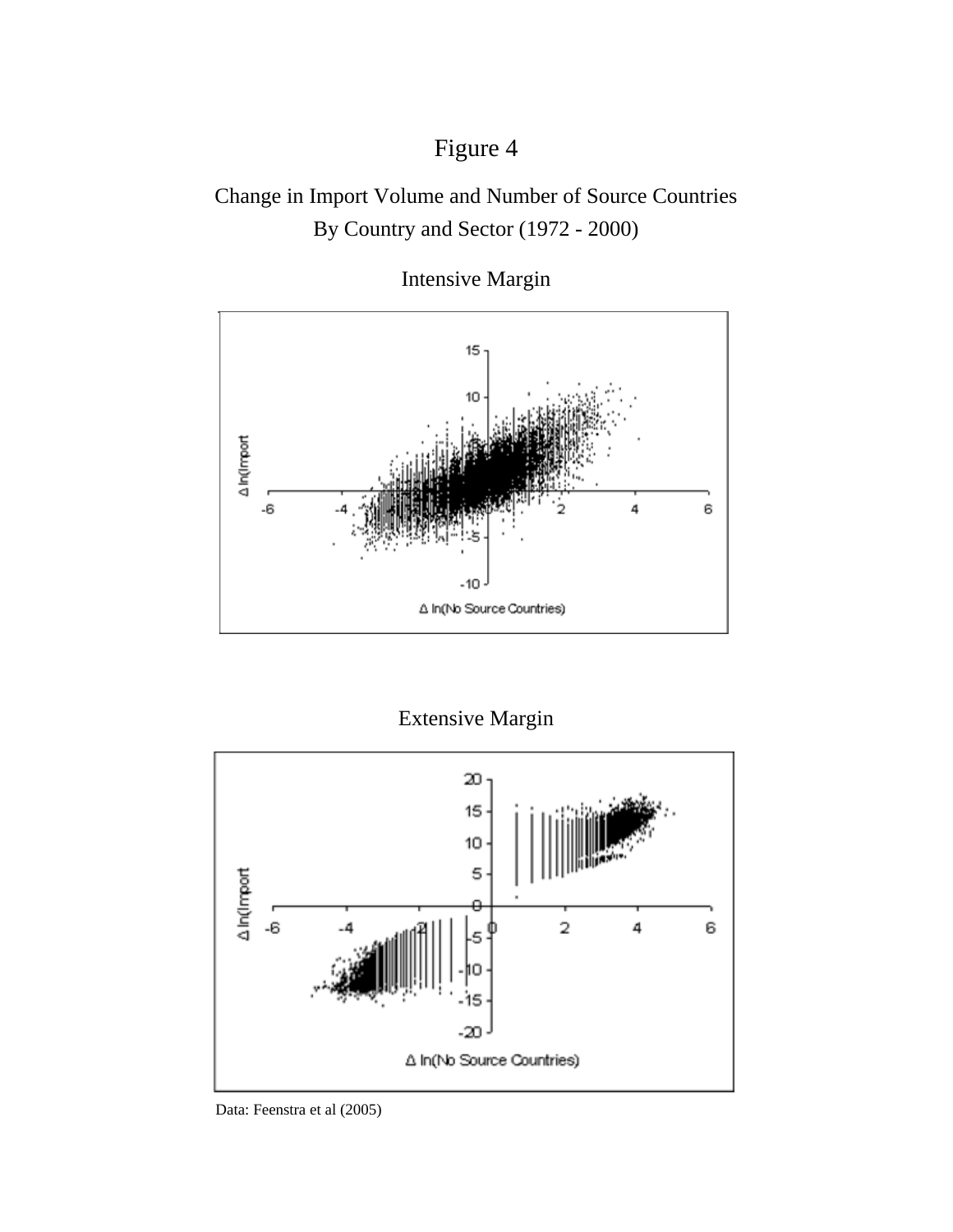Figure 5